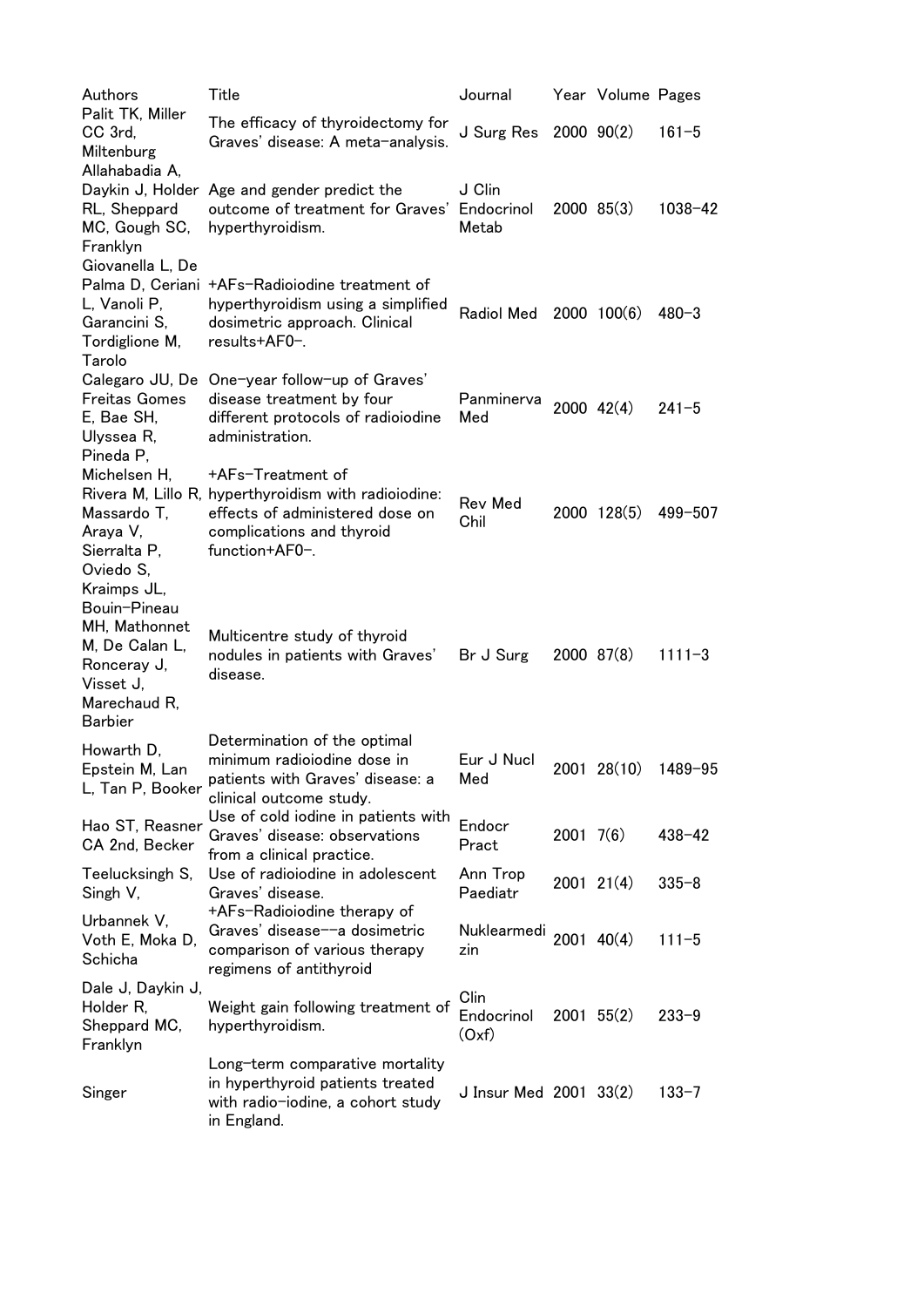| Allahabadia A,<br>Daykin J,<br>Sheppard MC,<br>Gough SC,<br>Franklyn            | Radioiodine treatment of<br>hyperthyroidism-prognostic<br>factors for outcome.                                                                | J Clin<br>Endocrinol<br>Metab    | 2001 86(8)          | $3611 - 7$               |
|---------------------------------------------------------------------------------|-----------------------------------------------------------------------------------------------------------------------------------------------|----------------------------------|---------------------|--------------------------|
| Kadmon PM,<br>Noto RB, Boney<br>CM, Goodwin G,<br>Gruppuso<br>Werga-Kjellman    | Thyroid storm in a child following<br>radioactive iodine (RAI) therapy: a<br>consequence of RAI versus<br>withdrawal of antithyroid           | J Clin<br>Endocrinol<br>Metab    | 2001 86(5)          | $1865 - 7$               |
| P, Zedenius J,<br>Tallstedt L,<br>Traisk F, Lundell experience.<br>G, Wallin    | Surgical treatment of<br>hyperthyroidism: a ten-year                                                                                          | Thyroid                          | $2001$ 11(2)        | $187 - 92$               |
| Gayed I, Wendt<br>J, Haynie T,<br>Dhekne R,                                     | Timing for repeated treatment of<br>hyperthyroid disease with<br>radioactive iodine after initial<br>Thyrotoxicosis-surgical                  | Clin Nucl<br>Med                 | $2001$ $26(1)$      | $1 - 5$                  |
| Bhansali SK,<br>Chandalia                                                       | management in the era of<br>evidence-based medicine:<br>experience in western India with                                                      | Asian J<br>Surg                  | $2002$ $25(4)$      | $291 - 9$                |
| Vidal-Trecan<br>GM, Stahl JE,<br>Durand-Zaleski                                 | Managing toxic thyroid adenoma:<br>a cost-effectiveness analysis.                                                                             | Eur J<br>Endocrinol              | 2002 146(3)         | $283 - 94$               |
| Bal CS, Kumar<br>A, Pandey                                                      | A randomized controlled trial to<br>evaluate the adjuvant effect of<br>lithium on radioiodine treatment<br>of hyperthyroidism.                | Thyroid                          | 2002 12(5)          | $399 - 405$              |
| Kang AS, Grant<br>CS, Thompson<br>GB, van                                       | Current treatment of nodular<br>goiter with hyperthyroidism<br>(Plummer's disease): surgery<br>+AFs-Treatment of                              | Surgery                          | 2002 132(6)         | $916 - 23 + ADs -$ discu |
| Bakker SC,<br>Zanin DE,<br>Zweers                                               | hyperthyroidism caused by<br>Graves' disease or toxic<br>multinodular goitre by radioiodine: Geneeskd<br>over 80+ACU- cure                    | Ned<br>Tijdschr                  |                     | 2002 146(39) 1837-41     |
| Nebesio TD,<br>Siddiqui AR,<br>Pescovitz OH,<br>Eugster                         | Time course to hypothyroidism<br>after fixed-dose radioablation<br>therapy of Graves' disease in<br>children.                                 | J Pediatr                        | $2002 \quad 141(1)$ | $99 - 103$               |
| De Luis DA,<br>Arconada A,<br>Aller R, Cuellar<br>LA, Terroba MC,<br>Martin Gil | +AFs-Clinical evolution of a<br>cohort of patients with Graves-<br>Basedow disease treated with<br>metimazole+AF0-.                           | Med Clin<br>(Barc)               | 2002 118(20) 777-8  |                          |
| Gemsenjager E,<br>Valko P,<br>Schweizer                                         | +AFs-Basedow disease. From<br>subtotal to total<br>thyroidectomy+AF0-.                                                                        | Praxis (Bern 2002 91(6)<br>1994) |                     | $206 - 15$               |
| Schwartz KM,<br>Fatourechi V,<br>Ahmed DD,                                      | Dermopathy of Graves' disease<br>(pretibial myxedema): long-term<br>outcome.                                                                  | J Clin<br>Endocrinol<br>Metab    | $2002$ 87(2)        | $438 - 46$               |
| Loutfi I, Sakr M,<br>Al-Shummari                                                | Minimizing radiation exposure<br>from patients treated with iodine-<br>131 for hyperthyroidism using a<br>lead collar: a simple and effective | <b>Med Princ</b><br>Pract        | $2003 \quad 12(4)$  | $203 - 7$                |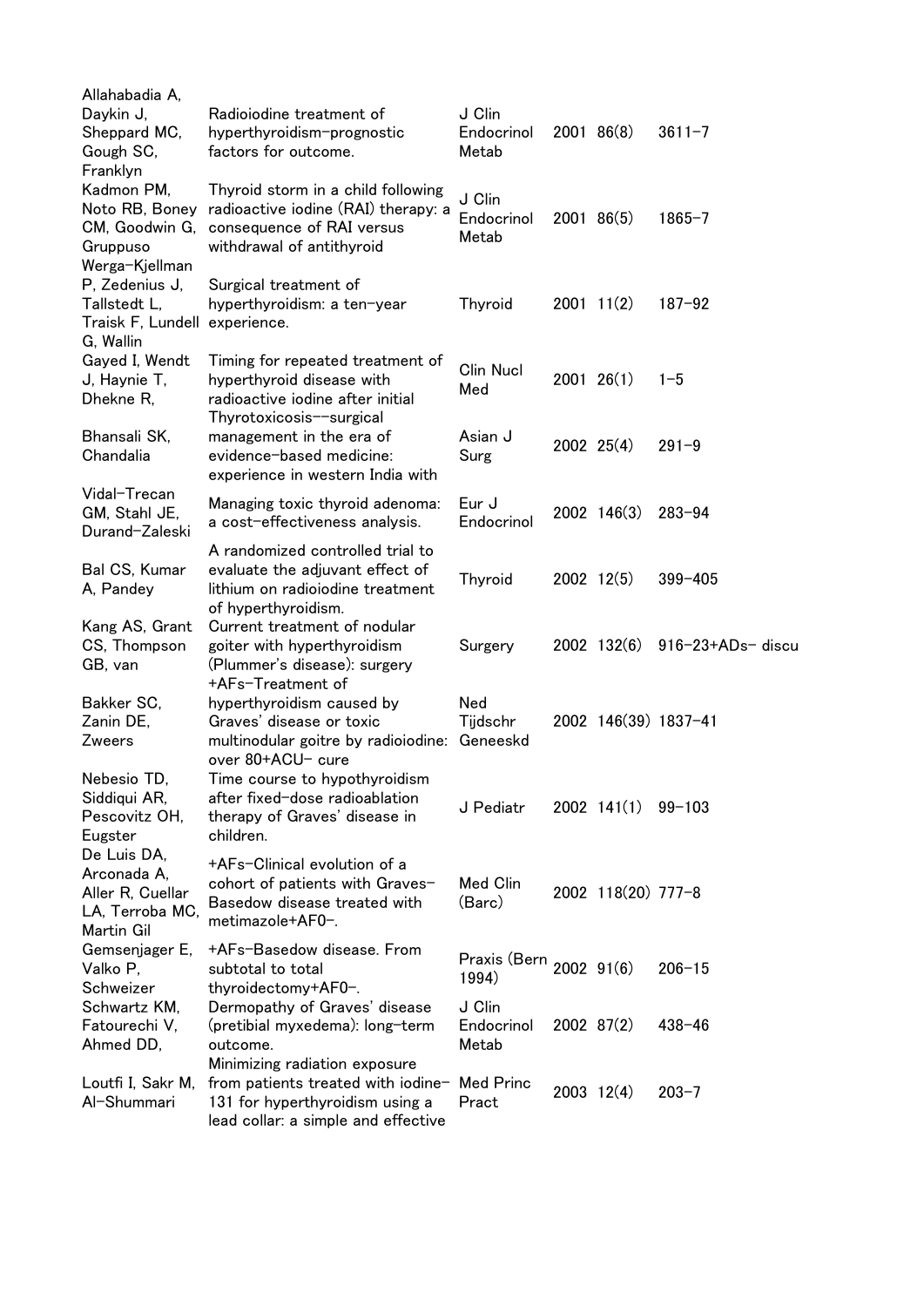| Gruneiro-<br>Papendieck L,<br>Chiesa A,<br>Finkielstain G,<br>Heinrich                  | Pediatric Graves' disease:<br>outcome and treatment.                                                                                                              | J Pediatr<br>Endocrinol<br>Metab |               | $2003 \quad 16(9)$  | $1249 - 55$   |
|-----------------------------------------------------------------------------------------|-------------------------------------------------------------------------------------------------------------------------------------------------------------------|----------------------------------|---------------|---------------------|---------------|
| Schicha                                                                                 | +AFs-How does it function?<br>Radioiodine therapy+AF0-.                                                                                                           | <b>MMW</b><br>Fortschr           |               | $2003$ 145(42) 71-2 |               |
| Abalovich M,<br>Llesuy S,<br>Gutierrez S,<br>Repetto                                    | Peripheral parameters of<br>oxidative stress in Graves'<br>disease: the effects of<br>methimazole and 131 iodine                                                  | Clin<br>Endocrinol<br>(Oxf)      |               | $2003$ 59(3)        | $321 - 7$     |
| Aitken M,<br>George A,<br>Bodmer C,<br>Ghadban WK,                                      | The efficacy of low-dose<br>radioactive iodine without a<br>thionamide in the treatment of                                                                        | Clin Med<br>(Lond)               | $2003 \t3(3)$ |                     | $265 - 7$     |
| Zirie MA, Al-<br>Khateeb DA,<br>Jayyousi AA,<br>Mobayedh HM,<br>El-Aloosy               | Radioiodine treatment of<br>hyperthyroidism. Success rate<br>and influence of thyrostatic<br>medication.                                                          | Saudi Med J 2003 24(4)           |               |                     | $347 - 51$    |
| Rivkees SA.<br>Cornelius                                                                | Influence of iodine-131 dose on<br>the outcome of hyperthyroidism<br>in children.                                                                                 | Pediatrics                       |               | 2003 111(4 Pt 745-9 |               |
| Rodado Marina<br>S, Garcia<br>Vicente AM,<br>Poblete Garcia<br>VM, Soriano<br>Castrejon | +AFs-Results of treatment with<br>calculated doses of radioiodine<br>depending on gland size and<br>morphology in graves' disease.<br>Analysis of variables+AF0-. | Rev Esp<br>Med Nucl              |               | $2003$ $22(2)$      | $76 - 81$     |
| Rahman MA,<br>Birrell G,<br>Stewart H,<br>Lucraft H,                                    | Successful radioiodine treatment<br>in a 3 year old child with Graves'<br>disease following antithyroid<br>medication induced neutropenia.                        | Arch Dis<br>Child                |               | 2003 88(2)          | $158 - 9$     |
| Woodings                                                                                | Radiation protection<br>recommendations for I-131<br>thyrotoxicosis, thyroid cancer and<br>phaeochromocytoma patients.                                            | Australas<br>Phys Eng<br>Sci Med |               | 2004 27(3)          | $118 - 28$    |
|                                                                                         | Release of patients after therapy<br>with unsealed radionuclides.<br>Early changes of thyroid hormone                                                             | Ann ICRP                         |               | $2004$ $34(2)$      | $v$ -vi, 1-79 |
| Pirnat E, Zaletel<br>K, Gaberscek S,<br>Fidler V, Hojker                                | concentrations after (131)I<br>therapy in Graves' patients<br>pretreated or not with                                                                              | Nuklearmedi<br>zin               |               | $2004$ $43(4)$      | $129 - 34$    |
| Santos RB,<br>Romaldini JH,<br>Ward                                                     | Propylthiouracil reduces the<br>effectiveness of radioiodine<br>treatment in hyperthyroid patients<br>with Graves' disease.                                       | <b>Thyroid</b>                   |               | 2004 14(7)          | $525 - 30$    |
| Chulani VL,                                                                             | Radioiodine treatment for<br>hyperthyroidism presenting<br>Belzer M, Broms primarily as psychiatric disease in<br>three adolescent and young adult                | J Pediatr<br>Endocrinol<br>Metab |               | 2004 17(8)          | $1121 - 3$    |
| Read CH Jr,<br>Tansey MJ,<br>Menda                                                      | A 36-year retrospective analysis<br>of the efficacy and safety of<br>radioactive iodine in treating<br>young Graves' patients.                                    | J Clin<br>Endocrinol<br>Metab    |               | 2004 89(9)          | $4229 - 33$   |
| He JF, Wu ZY,<br>Yang HS, Yan<br>JH, Mao YX,<br>Chen ZC, Ai                             | +AFs-Clinical analysis of 339<br>cases of thyroid-associated<br>ophthalmopathy+AF0-.                                                                              | Zhonghua<br>Yan Ke Za<br>Zhi     |               | $2004$ $40(6)$      | $368 - 72$    |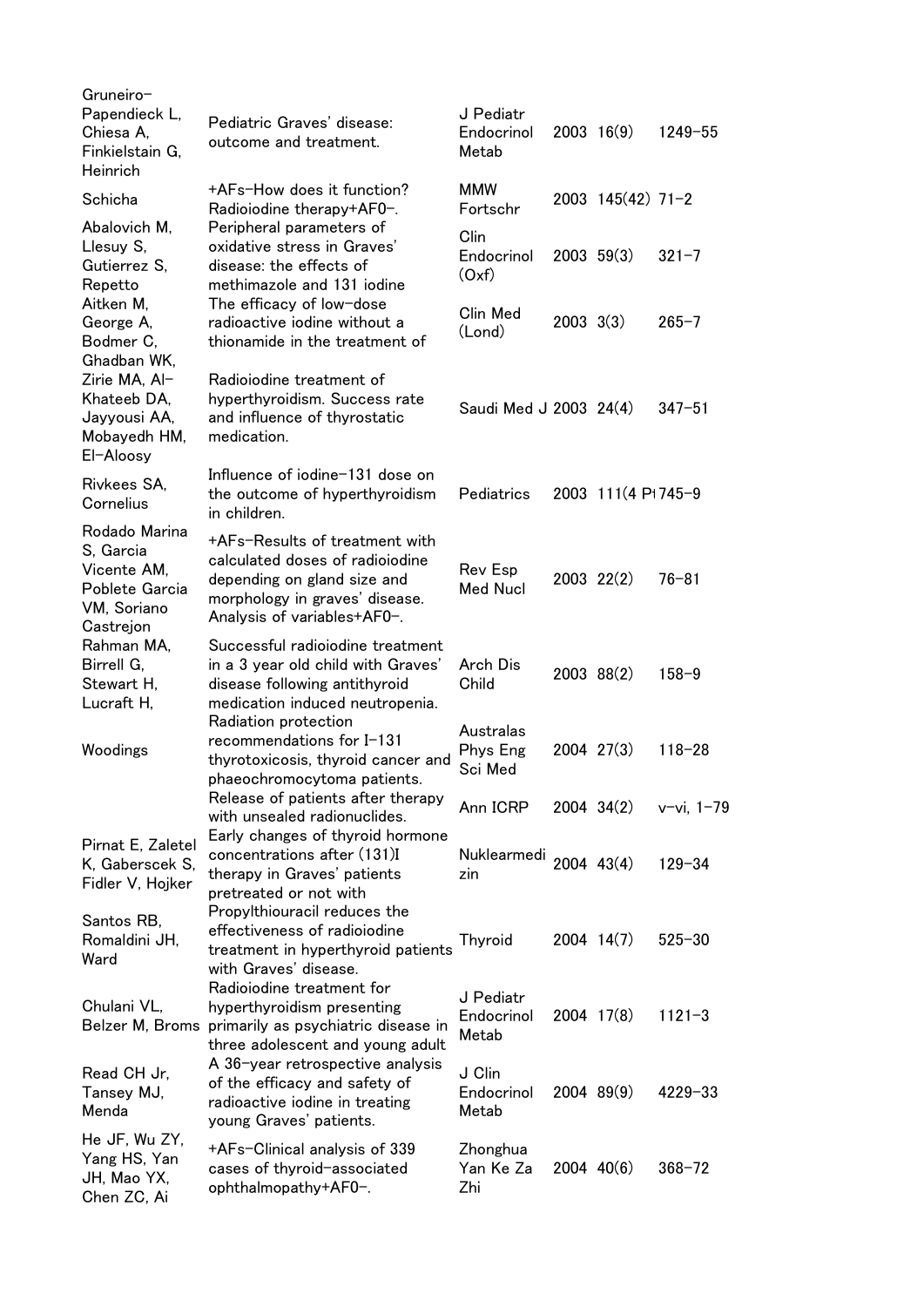| Mazeto GM,<br>Oliveira ML,<br>Padovani CR.<br>Montenegro MR,<br>Aragon FF,<br>Schmitt                                                                | Thyroid cell proliferation in<br>Graves' disease. Use of MIB-1<br>monoclonal antibody.                                                                                                                                                                   | Acta Cytol 2004 48(1)                  |                | $57 - 63$  |
|------------------------------------------------------------------------------------------------------------------------------------------------------|----------------------------------------------------------------------------------------------------------------------------------------------------------------------------------------------------------------------------------------------------------|----------------------------------------|----------------|------------|
| Barrio R, Lopez-<br>Capape M,<br>Martinez-Badas<br>I, Carrillo A,<br>Moreno JC,<br>Alonso                                                            | Graves' disease in children and<br>adolescents: response to long-<br>term treatment.                                                                                                                                                                     | Acta<br>Paediatr                       | 2005 94(11)    | $1583 - 9$ |
| Mohammadi                                                                                                                                            | Radiation exposure rate from<br>131I-treated hyperthyroid<br>patients--a dynamic study, with<br>data for up to 42 d post therapy.<br>+AFs-Cost-effectiveness of the                                                                                      | Health Phys 2005 88(5)                 |                | $486 - 90$ |
| Lima N, Knobel<br>M, Camargo RY,<br>Tomimori E.<br>Medeiros-Neto                                                                                     | clinical treatment of Grave's<br>disease in a public University<br>Hospital: a retrospective analysis<br>and prospective projection for a<br>therapeutic approach+AF0-.                                                                                  | Arg Bras<br>Endocrinol<br>Metabol      | $2005$ 49(4)   | $575 - 83$ |
| Zantut-<br>Wittmann DE,<br>Ramos CD,<br>Facuri FV,<br>Lima MC,<br>Tambascia MA,                                                                      | High pre-therapy +AFs-<br>99mTc+AF0-pertechnetate<br>Santos AO, Lima thyroid uptake, thyroid size and<br>MM, Panzan AD, thyrostatic drugs: predictive<br>factors of failure in $+AFs-$<br>Etchebehere EC, 131I+AF0-iodide therapy in<br>Graves' disease. | <b>Nucl Med</b><br>Commun              | 2005 26(11)    | $957 - 63$ |
| Chen DY, Chen                                                                                                                                        | +AFs-Comparison of the<br>effectiveness of 131-I and<br>antithyroid drugs in the treatment<br>of Graves' disease in                                                                                                                                      | Zhonghua<br>Er Ke Za<br>Zhi            | $2005$ 43(7)   | $507 - 9$  |
| Tajiri                                                                                                                                               | +AFs-Radioiodine treatment in<br>patients with Graves' disease at<br>outpatient clinic: special<br>reference to safety and short-<br>term outcome+AF0-.                                                                                                  | Kaku Igaku                             | $2005$ 42(2)   | $115 - 22$ |
| Grosso M,<br>Traino A, Boni<br>G, Banti E, Della<br>Porta M, Manca<br>G, Volterrani D,<br>Chiacchio S,<br>AlSharif A,<br>Borso E,<br>Raschilla R, Di | Comparison of different thyroid<br>committed doses in radioiodine<br>therapy for Graves'<br>hyperthyroidism.                                                                                                                                             | Cancer<br><b>Biother</b><br>Radiopharm | $2005$ $20(2)$ | $218 - 23$ |
| Amer                                                                                                                                                 | Advances in assessment,<br>diagnosis, and treatment of<br>hyperthyroidism in children.                                                                                                                                                                   | J Pediatr<br><b>Nurs</b>               | $2005$ $20(2)$ | $119 - 26$ |
| Cappelen T,<br>Unhjem JF,<br>Amundsen AL,<br>Kravdal G,                                                                                              | Radiation exposure to family<br>members of patients with<br>thyrotoxicosis treated with<br>iodine-131.                                                                                                                                                   | Eur J Nucl<br>Med Mol<br>Imaging       | $2006$ 33(1)   | $81 - 6$   |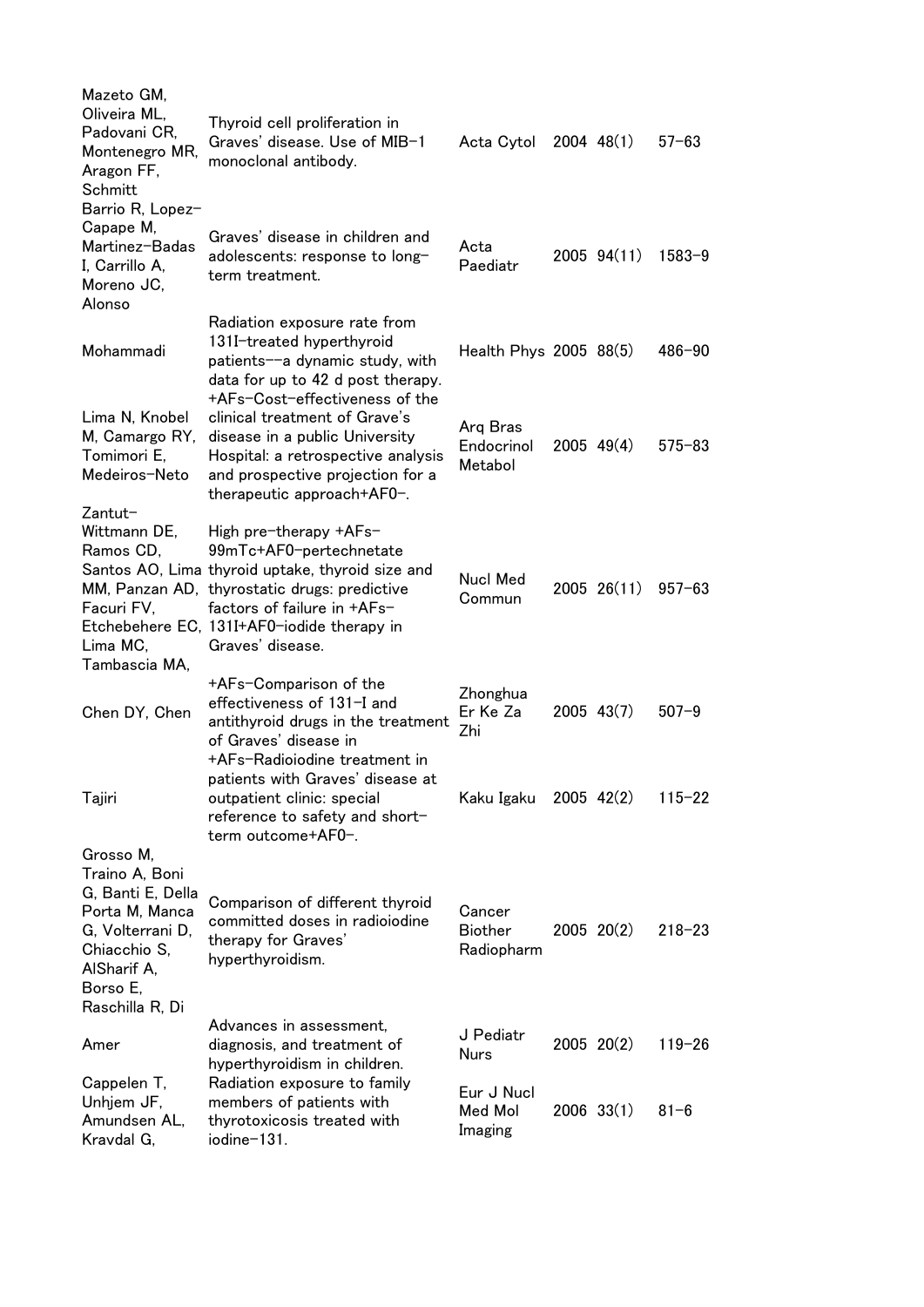| Dunkelmann S,<br>Kunstner H,<br>Nabavi E,<br>Eberlein U,<br>Groth P,<br>Ndiaye M,<br>Ndiaye N,                                       | Lithium as an adjunct to<br>radioiodine therapy in Graves'<br>disease for prolonging the<br>intrathyroidal effective half-life of<br>radioiodine. Useful or not?                                                                  | Nuklearmedi 2006 45(5)<br>zin             |              |                    | $213 - 8 + ADs - quiz$ N |
|--------------------------------------------------------------------------------------------------------------------------------------|-----------------------------------------------------------------------------------------------------------------------------------------------------------------------------------------------------------------------------------|-------------------------------------------|--------------|--------------------|--------------------------|
| Kouamo-<br>Nandjou PN,<br>Deguenonvo R,<br>Ndiaye F, Sy A,<br>Diallo BK, Tall A,<br>Ndiaye IC, Diouf<br>Tanrikulu S, Erbil           | +AFs-Hyperthyroidism surgery:<br>experience of ENT department of Dakar Med<br>hospital center of Thies+AF0-.                                                                                                                      |                                           | $2006$ 51(3) |                    | $136 - 40$               |
| Y, Ademoglu E,<br>Issever H,<br>Barbaros U,<br>Kutluturk F,<br>Ozarmagan S,<br>Tezelman                                              | The predictive value of CTLA-4<br>and Tg polymorphisms in the<br>recurrence of Graves' disease<br>after antithyroid withdrawal.                                                                                                   | Endocrine                                 |              | $2006 \t30(3)$     | $377 - 81$               |
| Cruz Junior AF,<br>Takahashi MH,<br>Albino                                                                                           | +AFs-Clinical treatment with<br>anti-thyroid drugs or iodine-131<br>therapy to control the<br>hyperthyroidism of graves<br>disease: a cost-effectiveness                                                                          | Arq Bras<br>Endocrinol<br>Metabol         |              | $2006$ $50(6)$     | $1096 - 101$             |
| Scharf JL,<br>Ahmad SM,<br>Gaughan JP,                                                                                               | Thyroidectomy for Graves'<br>disease: a case-control study.                                                                                                                                                                       | Ann Otol<br>Rhinol<br>Laryngol            |              | 2006 115(12) 902-7 |                          |
| Chung YJ, Lee<br>BW, Kim JY,<br>Jung JH, Min<br>YK, Lee MS, Lee<br>MK, Kim KW,<br>Chung                                              | Continued suppression of serum<br>TSH level may be attributed to<br>TSH receptor antibody activity as<br>well as the severity of<br>thyrotoxicosis and the time to<br>recovery of thyroid hormone in<br>treated euthyroid Graves' | Thyroid                                   |              | $2006$ 16(12)      | $1251 - 7$               |
| Sherman J,<br>Thompson GB,<br>Lteif A, Schwenk<br>WF 2nd, van<br>Heerden J,<br>Farley DR,<br>Kumar S,                                | Surgical management of Graves<br>disease in childhood and<br>adolescence: an institutional<br>experience.                                                                                                                         | Surgery                                   |              | $2006$ 140(6)      | 1056-61+ADs- disc        |
| Zimmerman D,<br>Churchward M,<br>Willegaignon J,<br>Guimaraes MI,<br>Sapienza MT,<br>Stabin MG,<br>Malvestiti LF,<br>Marone M, Sordi | A new proposal for monitoring<br>patients in nuclear medicine.                                                                                                                                                                    | Health Phys 2006 91(6)                    |              |                    | $624 - 9$                |
| Vijayakumar V,<br>Ali S, Nishino T,<br>Nusynowitz                                                                                    | What influences early<br>hypothyroidism after radioiodine<br>treatment for Graves'                                                                                                                                                | Clin Nucl<br>Med                          |              | $2006$ 31(11)      | $688 - 9$                |
| Vijayakumar V,<br>Nusynowwitz<br>ML, Ali                                                                                             | Is it safe to treat hyperthyroid<br>patients with I-131 without fear<br>of thyroid storm?                                                                                                                                         | Ann Nucl<br>Med                           |              | $2006$ $20(6)$     | $383 - 5$                |
| Diem                                                                                                                                 | Wille T, Muller B, +AFs-Long-term follow up after<br>Noth D, Burgi U, antithyroid drug treatment in<br>Graves' disease+AF0-.                                                                                                      | Praxis (Bern 2006 95(29-3 1121-7<br>1994) |              |                    |                          |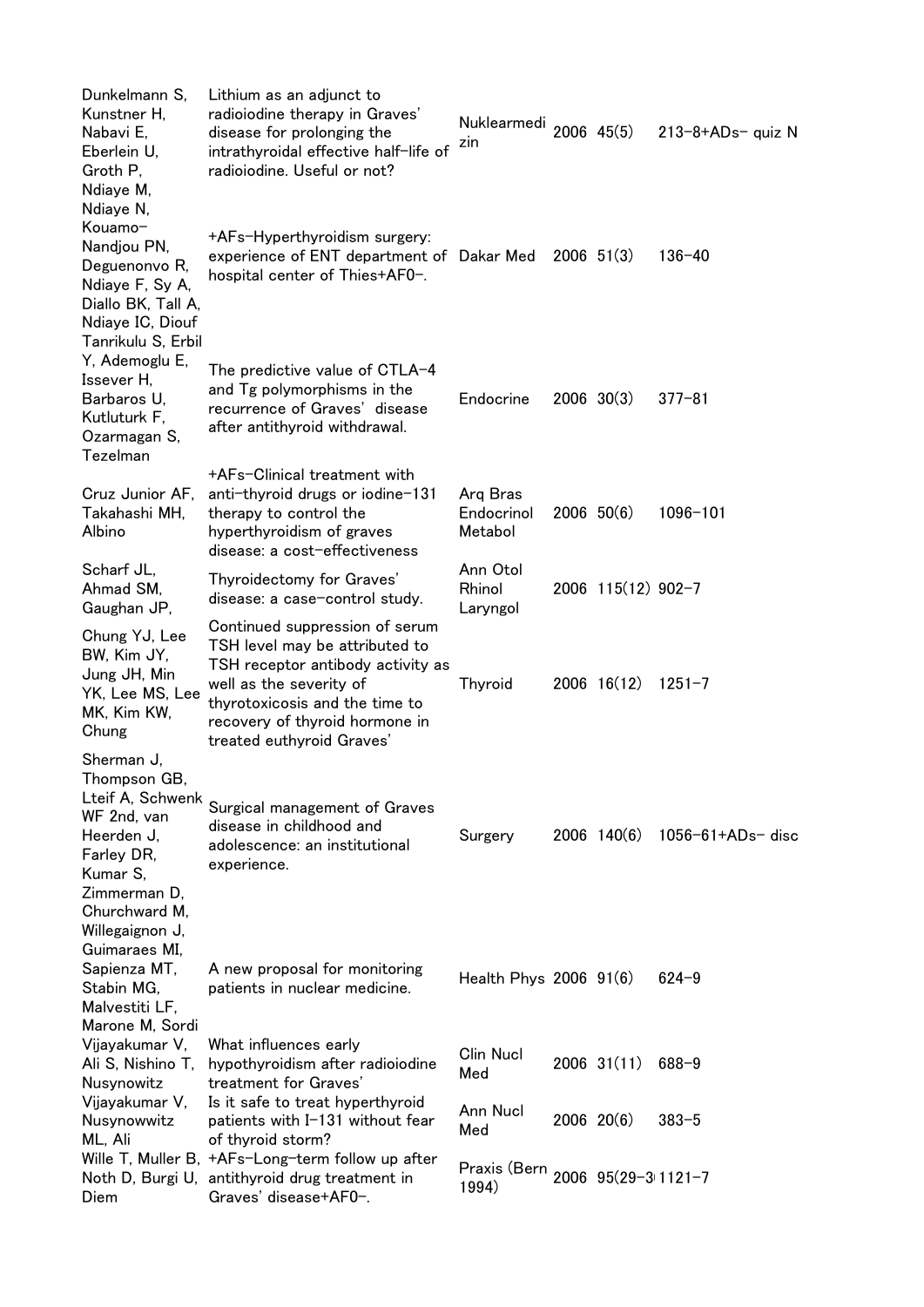| Ng YW, Tiu SC,<br>Choi KL, Chan<br>FK, Choi CH,<br>Kong PS, Ng<br>CM, Shek                                | Use of lithium in the treatment of Hong Kong<br>thyrotoxicosis.                                                                              | Med J                            | $2006$ 12(4)        | $254 - 9$   |
|-----------------------------------------------------------------------------------------------------------|----------------------------------------------------------------------------------------------------------------------------------------------|----------------------------------|---------------------|-------------|
| Jaruratanasirikul<br>S, Leethanaporn<br>K, Sriplung                                                       | Thyrotoxicosis in children:<br>treatment and outcome.                                                                                        | J Med<br>Assoc Thai              | $2006$ 89 $(7)$     | $967 - 73$  |
| Trabelsi L,<br>Charfi N, Triki<br>Ch, Mnif M,<br>Rekik N, Mhiri                                           | +AFs-Myasthenia gravis and<br>hyperthyroidism: two cases+AF0-.                                                                               | Ann<br>Endocrinol<br>(Paris)     | $2006$ 67(3)        | $265 - 9$   |
| Bhadada S,<br>Bhansali A,<br>Velayutham P,<br>Masoodi                                                     | Juvenile hyperthyroidism: an<br>experience.                                                                                                  | Indian<br>Pediatr                | $2006$ 43(4)        | $301 - 7$   |
| Lima CS, Zantut<br>Wittmann DE,<br>Castro V,<br>Tambascia MA,<br>Lorand-Metze I,<br>Saad ST, Costa        | Pancytopenia in untreated<br>patients with Graves' disease.                                                                                  | Thyroid                          | $2006 \quad 16(4)$  | $403 - 9$   |
| Weber KJ,<br>Solorzano CC,<br>Lee JK, Gaffud<br>MJ, Prinz                                                 | Thyroidectomy remains an<br>effective treatment option for<br>Graves' disease.                                                               | Am J Surg                        | $2006$ 191(3)       | $400 - 5$   |
| Maeda S, Uga T,<br>Hayashida N,<br>Ishigaki K, Furui<br>J, Kanematsu                                      | Video-assisted subtotal or near-<br>total thyroidectomy for Graves'<br>disease.                                                              | Br J Surg                        | $2006$ $93(1)$      | $61 - 6$    |
| Bossowski AT,<br>Reddy V, Perry<br>LA, Johnston<br>LB, Banerjee K,<br>Blair JC, Savage<br>Massaro F, Vera | Clinical and endocrine features<br>and long-term outcome of<br>Graves' disease in early<br>childhood.                                        | J<br>Endocrinol<br>Invest        | 2007 30(5)          | $388 - 92$  |
| L, Schiavo M,<br>Lagasio C,<br>Caputo M,<br>Bagnasco M,<br>Minuto F, Giusti                               | Ultrasonography thyroid volume<br>estimation in hyperthyroid<br>patients treated with individual<br>radioiodine dose.                        | J<br>Endocrinol<br>Invest        | $2007 \ 30(4)$      | $318 - 22$  |
| Dunkelmann S,<br>Kuenstner H,<br>Nabavi E, Rohde<br>B, Groth P,<br>Schuemichen                            | Change in the intrathyroidal<br>kinetics of radiojodine under<br>continued and discontinued<br>antithyroid medication in Graves'<br>disease. | Eur J Nucl<br>Med Mol<br>Imaging | $2007$ 34(2)        | $228 - 36$  |
| Pinto T,<br>Cummings EA,<br>Barnes D,<br>Salisbury<br>Somnuke PH,                                         | Clinical course of pediatric and<br>adolescent Graves' disease<br>treated with radioactive iodine.                                           | J Pediatr<br>Endocrinol<br>Metab | $2007$ $20(9)$      | $973 - 80$  |
| Pusuwan P,<br>Likitmaskul S,<br>Santiprabhob J,<br>Sawathiparnich                                         | Treatment outcome of Graves'<br>disease in Thai children.                                                                                    | J Med<br>Assoc Thai              | $2007$ $90(9)$      | $1815 - 20$ |
| Metso S,<br>Auvinen A,<br>Huhtala H, Salmi<br>J, Oksala H,                                                | Increased cancer incidence after<br>radioiodine treatment for<br>hyperthyroidism.                                                            | Cancer                           | 2007 109(10) 1972-9 |             |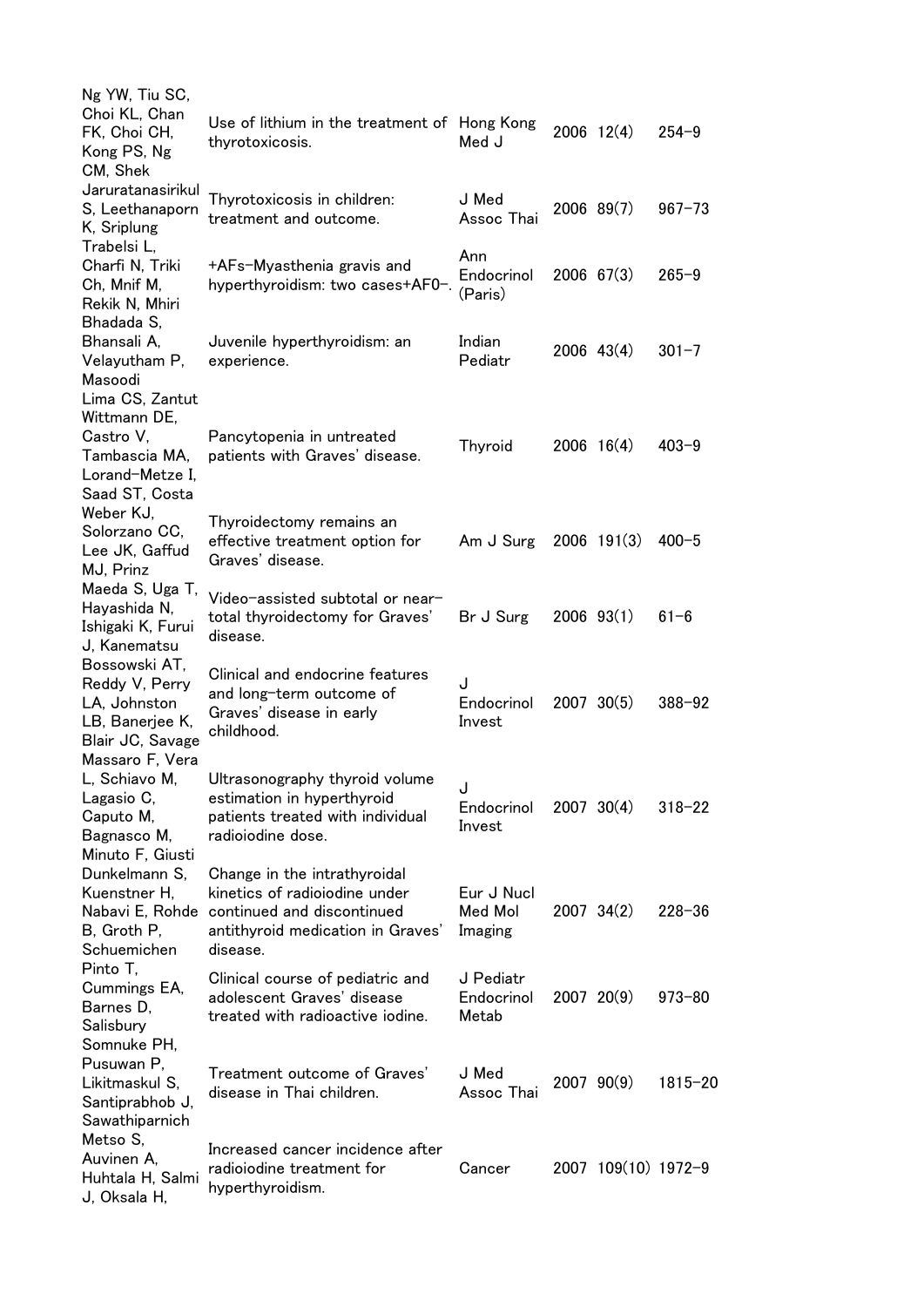| Lee JA,                       | The optimal treatment for                                            | J Clin                  |                |              |              |
|-------------------------------|----------------------------------------------------------------------|-------------------------|----------------|--------------|--------------|
| Grumbach MM,                  | pediatric Graves' disease is                                         | Endocrinol              | $2007$ $92(3)$ |              | $801 - 3$    |
| Clark                         | surgery.                                                             | Metab                   |                |              |              |
| Rivkees SA,                   | An optimal treatment for pediatric J Clin                            |                         |                | 2007 92(3)   | 797-800      |
| Dinauer                       | Graves' disease is radioiodine.                                      | Endocrinol              |                |              |              |
| Grodski S,                    | Surgery versus radioiodine                                           |                         |                |              |              |
| Stalberg P,<br>Robinson BG,   | therapy as definitive management<br>for graves' disease: the role of | Thyroid                 | $2007$ 17(2)   |              | $157 - 60$   |
| Delbridge                     | patient preference.                                                  |                         |                |              |              |
| Abos D, Ruiz P,               | +AFs-Treatment of Graves-                                            |                         |                |              |              |
| Prats E, Razola               | Basedow's disease with 131I.                                         | Rev Esp                 |                |              |              |
| P, Garcia F,                  | Assessment of a +ACI-modulated                                       | <b>Med Nucl</b>         | 200726(1)      |              | $3 - 10$     |
| Tardin L, Banzo               | fixed activity+ACI- protocol+AF0-                                    |                         |                |              |              |
| Osman F,                      |                                                                      |                         |                |              |              |
| Franklyn JA,                  | Cardiovascular manifestations of                                     |                         |                |              |              |
| Holder RL,                    | hyperthyroidism before and after                                     | J Am Coll               | $2007$ 49(1)   |              | $71 - 81$    |
| Sheppard MC,                  | antithyroid therapy: a matched                                       | Cardiol                 |                |              |              |
| Gammage                       | case-control study.                                                  |                         |                |              |              |
| Das PK,                       | Remission of aplastic anemia                                         | Pediatr                 |                |              |              |
| Wherrett D, Dror              | induced by treatment for Graves                                      | <b>Blood</b>            |                | $2007$ 49(2) | $210 - 2$    |
|                               | disease in a pediatric patient.                                      | Cancer                  |                |              |              |
| Ma C, Kuang A,                | Radioiodine treatment for                                            | Cochrane                |                |              |              |
| Xie J, Liu                    | pediatric Graves' disease.                                           | Database                | 2008(3)        |              | CD006294     |
|                               |                                                                      | Syst Rev                |                |              |              |
| Stalberg P,                   |                                                                      |                         |                |              |              |
| Svensson A,                   | Surgical treatment of Graves'                                        | World J                 |                |              |              |
| Hessman O,                    | disease: evidence-based                                              | Surg                    |                | 2008 32(7)   | $1269 - 77$  |
| Akerstrom G,<br>Hellman       | approach.                                                            |                         |                |              |              |
| Barrington SF,                |                                                                      |                         |                |              |              |
| Anderson P,                   |                                                                      |                         |                |              |              |
| Kettle AG, Gadd               |                                                                      |                         |                |              |              |
| R, Thomson WH,                | Measurement of the internal dose Eur J Nucl                          |                         |                |              |              |
| Batchelor S,                  | to families of outpatients treated                                   | Med Mol                 |                | 2008 35(11)  | $2097 - 104$ |
| Mountford PJ,                 | with 131I for hyperthyroidism.                                       | Imaging                 |                |              |              |
| Harding LK,                   |                                                                      |                         |                |              |              |
| O'Doherty                     |                                                                      |                         |                |              |              |
| Sisson JC,                    |                                                                      |                         |                |              |              |
| Schipper MJ,                  | Radioiodine therapy and Graves'                                      | J Nucl Med 2008 49(6)   |                |              | $923 - 30$   |
| Nelson CC,                    | ophthalmopathy.                                                      |                         |                |              |              |
| Freitas JE,                   |                                                                      |                         |                |              |              |
| Chemli J,                     |                                                                      |                         |                |              |              |
|                               | Braham N, Selmi +AFs-Graves's disease in children                    |                         |                |              |              |
|                               | H, Boughattas S, and adolescent: study of seven                      | Tunis Med               | 2008 86(8)     |              | $728 - 34$   |
| Zbidi A, Essoussi cases+AF0-. |                                                                      |                         |                |              |              |
| AS, Harbi                     |                                                                      |                         |                |              |              |
| Daumerie Ch,                  | Long-term multidisciplinary                                          | Eur J Intern 2008 19(7) |                |              | $531 - 6$    |
| Duprez T,<br>Boschi           | follow-up of unilateral thyroid-<br>associated orbitopathy.          | Med                     |                |              |              |
| Malabu UH,                    |                                                                      |                         |                |              |              |
| Alfadda A,                    |                                                                      |                         |                |              |              |
| Sulimani RA, Al-              |                                                                      |                         |                |              |              |
|                               | Rubeaan KA, Al- Graves' disease in Saudi Arabia: a J Pak Med         |                         |                |              |              |
| Ruhaily AD,                   | ten-year hospital study.                                             | Assoc                   |                | $2008$ 58(6) | $302 - 4$    |
| Fouda MA, Al-                 |                                                                      |                         |                |              |              |
| Maatouq MA, El-               |                                                                      |                         |                |              |              |
| Desouki                       |                                                                      |                         |                |              |              |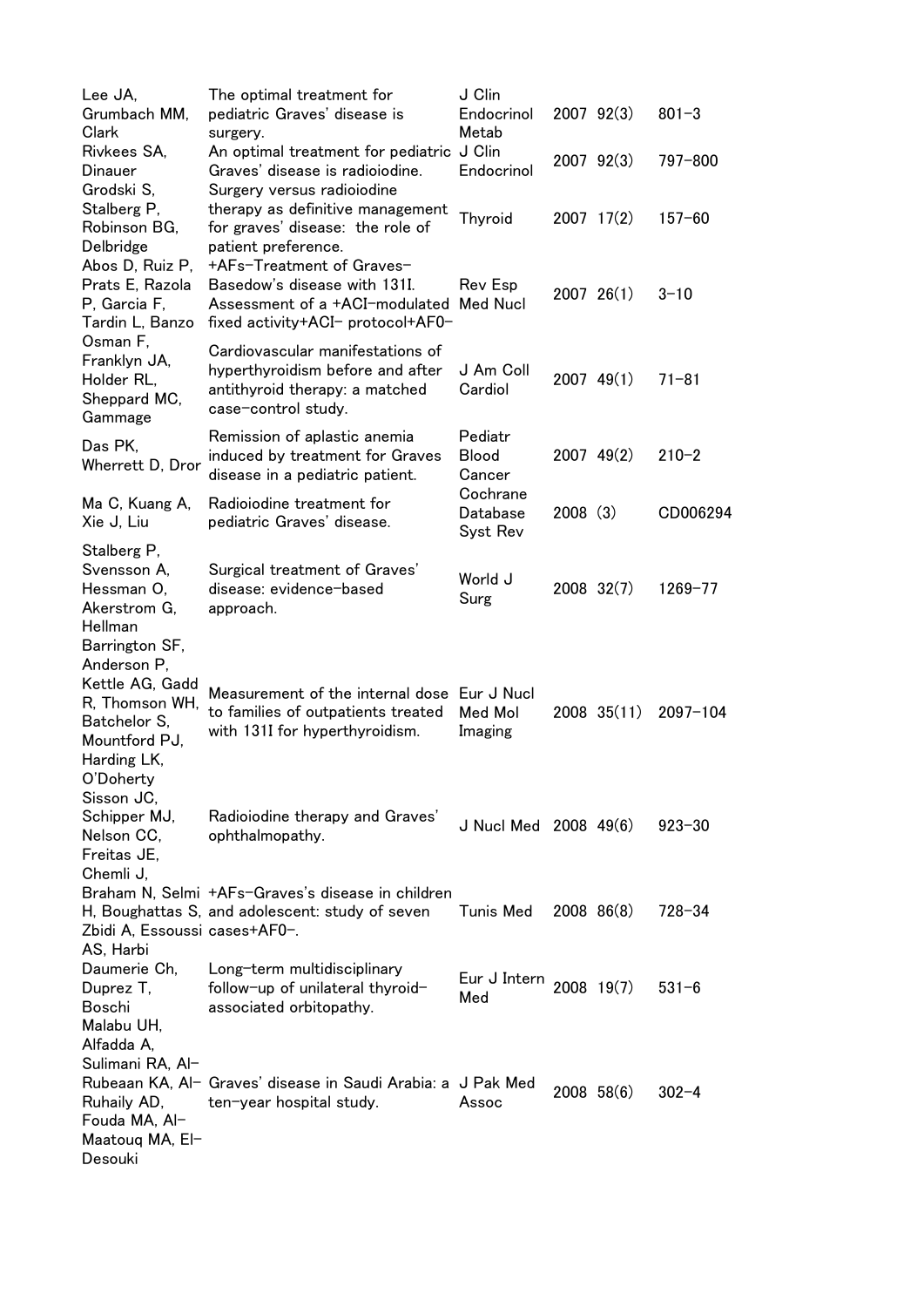| Poyrazoglu S,<br>Saka N, Bas F,<br>Isguven P, Dogu<br>A, Turan S,<br>Bereket A,                                          |                                                                                                                                                            |                                   |                |            |
|--------------------------------------------------------------------------------------------------------------------------|------------------------------------------------------------------------------------------------------------------------------------------------------------|-----------------------------------|----------------|------------|
| E, Cizmecioglu<br>F, Saglam H,<br>Ercan O,<br>Memioglu N,<br>Gunoz H,<br>Bundak R,<br>Darendeliler F,<br>Yildiz M, Guran | Sarikaya S, Adal Evaluation of diagnosis and<br>treatment results in children with<br>Graves' disease with emphasis on<br>the pubertal status of patients. | J Pediatr<br>Endocrinol<br>Metab  | $2008$ $21(8)$ | $745 - 51$ |
| Yandell SD,<br>Harvey WC,<br>Fernandes NJ,<br>Barr PW,                                                                   | Radioiodine studies, low serum<br>thyrotropin, and the influence of<br>statin drugs.                                                                       | <b>Thyroid</b>                    | 2008 18(10)    | 1039-42    |
| Kobe C, Weber I,<br>Eschner W.<br>Sudbrock F,<br>Schmidt M,<br>Dietlein M,<br>Schicha                                    | Graves' disease and radiolodine<br>therapy. Is success of ablation<br>dependent on the choice of<br>thyreostatic medication?                               | Nuklearmedi<br>zin                | 2008 47(4)     | $153 - 6$  |
| Nart A, Uslu A,<br>Aykas A,<br>Yuzbasioglu F,<br>Dogan M,<br>Demirtas O,<br>Simsek                                       | Total thyroidectomy for the<br>treatment of recurrent graves'<br>disease with ophthalmopathy.                                                              | Asian J<br>Surg                   | $2008$ 31(3)   | $115 - 8$  |
| Isolan-Cury RW,<br>Monte O, Cury<br>AN, Andrada E<br>A, Marone M,<br>Almeida Rd,                                         | Acute effects of radioiodine<br>Silva MA, Duprat therapy on the voice and larynx of Otorhinolary 2008 74(2)<br>Basedow-Graves patients.                    | ل Braz<br>ngol                    |                | $224 - 9$  |
| Iglesias<br>Sallum AC,<br>Leonhardt FD,<br>Cervantes O,<br>Abrahao M,<br>Yazaki                                          | +AFs-Hyperthyroidism related to<br>McCune-Albright syndrome:<br>report of two cases and review of<br>the literature+AF0-.                                  | Arg Bras<br>Endocrinol<br>Metabol | $2008$ 52(3)   | $556 - 61$ |
| Sangkhathat S,<br>Patrapinyokul S,<br>Chiengkriwate P,<br>Kritsaneepaiboo<br>n S, Kayasut K,<br>Pramphapa T,<br>Maipang  | Papillary carcinoma of the thyroid<br>gland in a child of thyrotoxicosis<br>patient receiving radioactive<br>iodine therapy: report of a case.             | Pediatr<br>Surg Int               | 2008 24(6)     | $747 - 50$ |
| Perry RJ, Ainine<br>A, Butler S,<br>Donaldson                                                                            | Hypoechoic thyroid nodules on<br>ultrasound 4 years after prenatal<br>exposure to radioiodine: resolution Paediatr<br>with thyroxine therapy.              | Acta                              | $2008$ 97(4)   | $509 - 12$ |
| Metso S,<br>J, Huhtala H,<br>Jaatinen                                                                                    | Increased long-term<br>Auvinen A, Salmi cardiovascular morbidity among<br>patients treated with radioactive<br>iodine for hyperthyroidism.                 | Clin<br>Endocrinol<br>(Oxf)       | $2008$ 68(3)   | $450 - 7$  |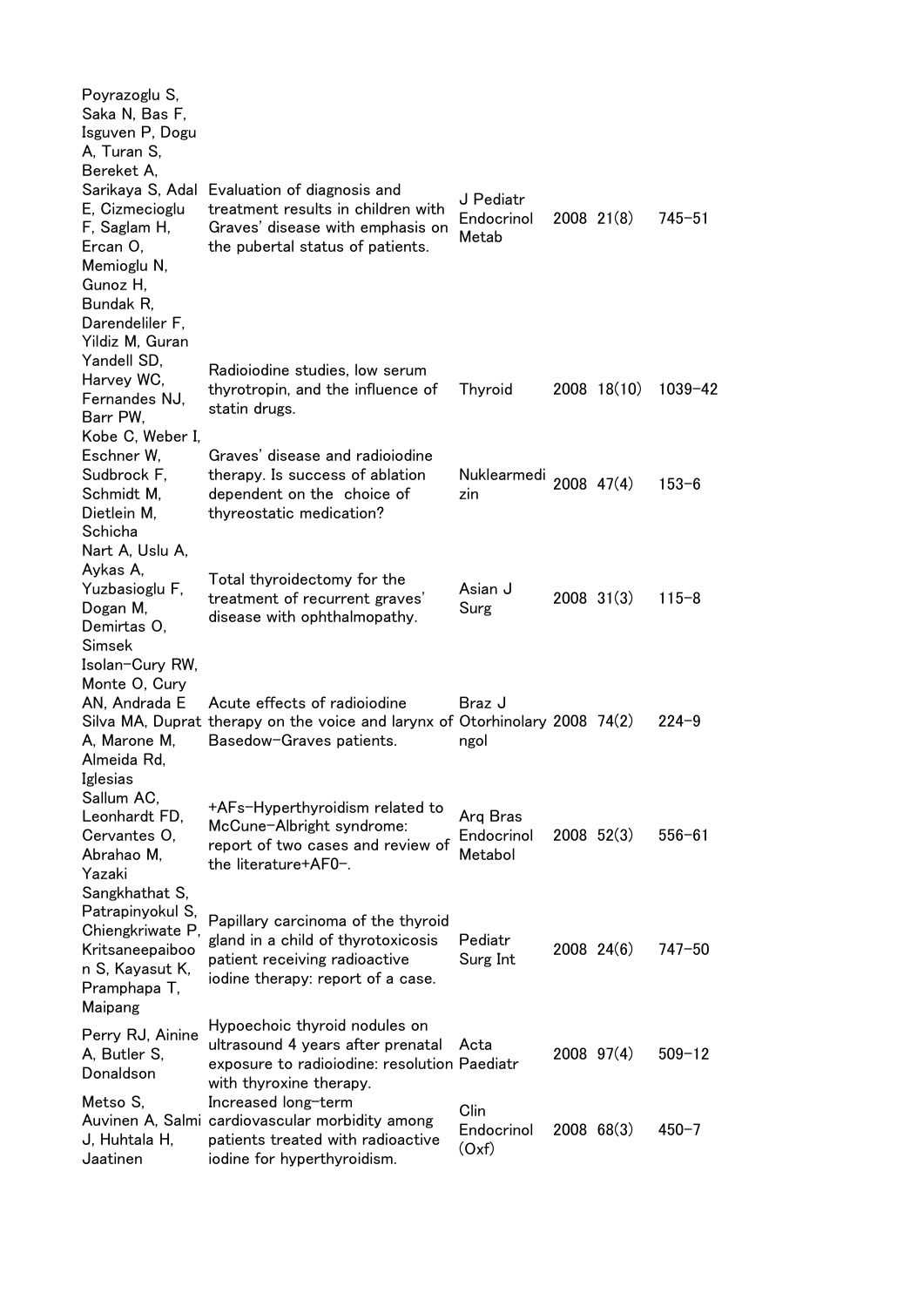| Erbil Y, Barbaros                 |                                                              |                 |         |                      |             |
|-----------------------------------|--------------------------------------------------------------|-----------------|---------|----------------------|-------------|
| U, Salmaslioglu<br>A, Issever H,  | Determination of remnant thyroid<br>volume: comparison of    | J Laryngol      |         |                      |             |
| Tukenmez M,                       | ultrasonography, radioactive                                 | Otol            |         | 2008 122(6)          | $615 - 22$  |
| Adalet I,                         | iodine uptake and serum thyroid-                             |                 |         |                      |             |
| Bozbora A.                        | stimulating hormone level.                                   |                 |         |                      |             |
| Ozarmagan S,                      |                                                              |                 |         |                      |             |
| Gul K, Di Ri Koc<br>A, Ki Yak G,  | Thyroid carcinoma risk in patients                           |                 |         |                      |             |
| Ersoy PE, Ugras                   | with hyperthyroidism and role of                             | Minerva         |         | $2009 \ 34(4)$       | $281 - 8$   |
| NS, Ozdemi D,                     | preoperative cytology in                                     | Endocrinol      |         |                      |             |
| Ersoy R, Cakir                    | diagnosis.                                                   |                 |         |                      |             |
| Dong JJ, Xing                     | +AFs-Therapeutic effects of                                  |                 |         |                      |             |
| HY, Fu CL, Hou                    | $(131)$ I therapy on hyperthyroidism Zhonghua Yi 2009 89(14) |                 |         |                      | $973 - 6$   |
| XG, Zhao JJ,                      | in adolescents and adults: a                                 | Xue Za Zhi      |         |                      |             |
| Liao                              | comparative study+AF0-.                                      |                 |         |                      |             |
| Vannucchi G,                      |                                                              |                 |         |                      |             |
| Campi I, Covelli                  | Graves' orbitopathy activation                               | J Clin          |         |                      |             |
| D, Dazzi D,                       | after radioactive iodine therapy                             | Endocrinol      |         | $2009$ $94(9)$       | $3381 - 6$  |
| Curro N.                          | with and without steroid                                     | Metab           |         |                      |             |
| Simonetta S,                      | prophylaxis.                                                 |                 |         |                      |             |
| Ratiglia R, Beck-                 |                                                              |                 |         |                      |             |
| McCormack S.                      | Radioactive iodine for<br>hyperthyroidism in children and    | Clin            |         |                      |             |
| Mitchell DM,<br>Woo M, Levitsky   | adolescents: referral rate and                               | Endocrinol      |         | $2009$ 71(6)         | $884 - 91$  |
| LL, Ross DS,                      | response to treatment.                                       | (Oxf)           |         |                      |             |
| Sarkhy A,                         | Muscle weakness in a girl with                               |                 |         |                      |             |
| Persad R,                         | autoimmune hepatitis and Graves'                             | Eur J           |         | 2009 168(2)          | $241 - 3$   |
| Tarnopolsky                       | disease.                                                     | Pediatr         |         |                      |             |
|                                   | Interventions for preventing and                             | Cochrane        |         |                      |             |
| Earl R, Crowther<br>CA, Middleton | treating hyperthyroidism in                                  | Database        | 2010(9) |                      | CD008633    |
|                                   | pregnancy.                                                   | Syst Rev        |         |                      |             |
|                                   | Jukic T, Stanicic +AFs-Radioiodine versus surgery            |                 |         |                      |             |
| J, Petric V,                      | in the treatment of Graves'                                  | Lijec Vjesn     |         | $2010$ 132(11-355-60 |             |
| Kusic                             | hyperthyroidism+AF0-.                                        |                 |         |                      |             |
| Gupta SK,                         |                                                              |                 |         |                      |             |
| McGrath S,                        | Fixed dose $(555 \text{ MBq+ADs-} 15$                        |                 |         |                      |             |
| Rogers K, Attia                   | mCi) radioiodine for the treatment Intern Med                | J               |         | 2010 40(12)          | $854 - 7$   |
| J, Lewis G,<br>Viswanathan S,     | of hyperthyroidism: outcome and<br>its predictors.           |                 |         |                      |             |
| Saul M, Allen                     |                                                              |                 |         |                      |             |
|                                   | Juvenile thyrotoxicosis--a South                             |                 |         |                      |             |
| Brownlie BE,                      | Island, New Zealand experience                               | N Z Med J       |         | 2010 123(131 23-31   |             |
| Hunt PJ, Turner                   | with long-term outcome.                                      |                 |         |                      |             |
| Chiappori A,                      |                                                              |                 |         |                      |             |
| Villalta D,                       | Thyrotropin receptor                                         |                 |         |                      |             |
| Bossert I.                        | autoantibody measurement                                     | J               |         |                      |             |
| Ceresola EM,                      | following radiometabolic treatment Endocrinol                |                 |         | $2010 \t33(3)$       | $197 - 201$ |
| Lanaro D,                         | of hyperthyroidism: comparison                               | Invest          |         |                      |             |
| Schiavo M,                        | between different methods.                                   |                 |         |                      |             |
| Bagnasco M,                       |                                                              |                 |         |                      |             |
|                                   | Total thyroidectomy is superior to                           |                 |         |                      |             |
| Wilhelm SM,                       | subtotal thyroidectomy for                                   | World J         |         | 2010 34(6)           | $1261 - 4$  |
| McHenry                           | management of Graves' disease in Surg<br>the United States.  |                 |         |                      |             |
| Quintos JB,                       | Autoimmune polyglandular                                     |                 |         |                      |             |
|                                   | Grover M, Boney syndrome Type 3 and growth                   | Pediatr         |         | $2010$ 11(6)         | $438 - 42$  |
| CM, Salas                         | hormone deficiency.                                          | <b>Diabetes</b> |         |                      |             |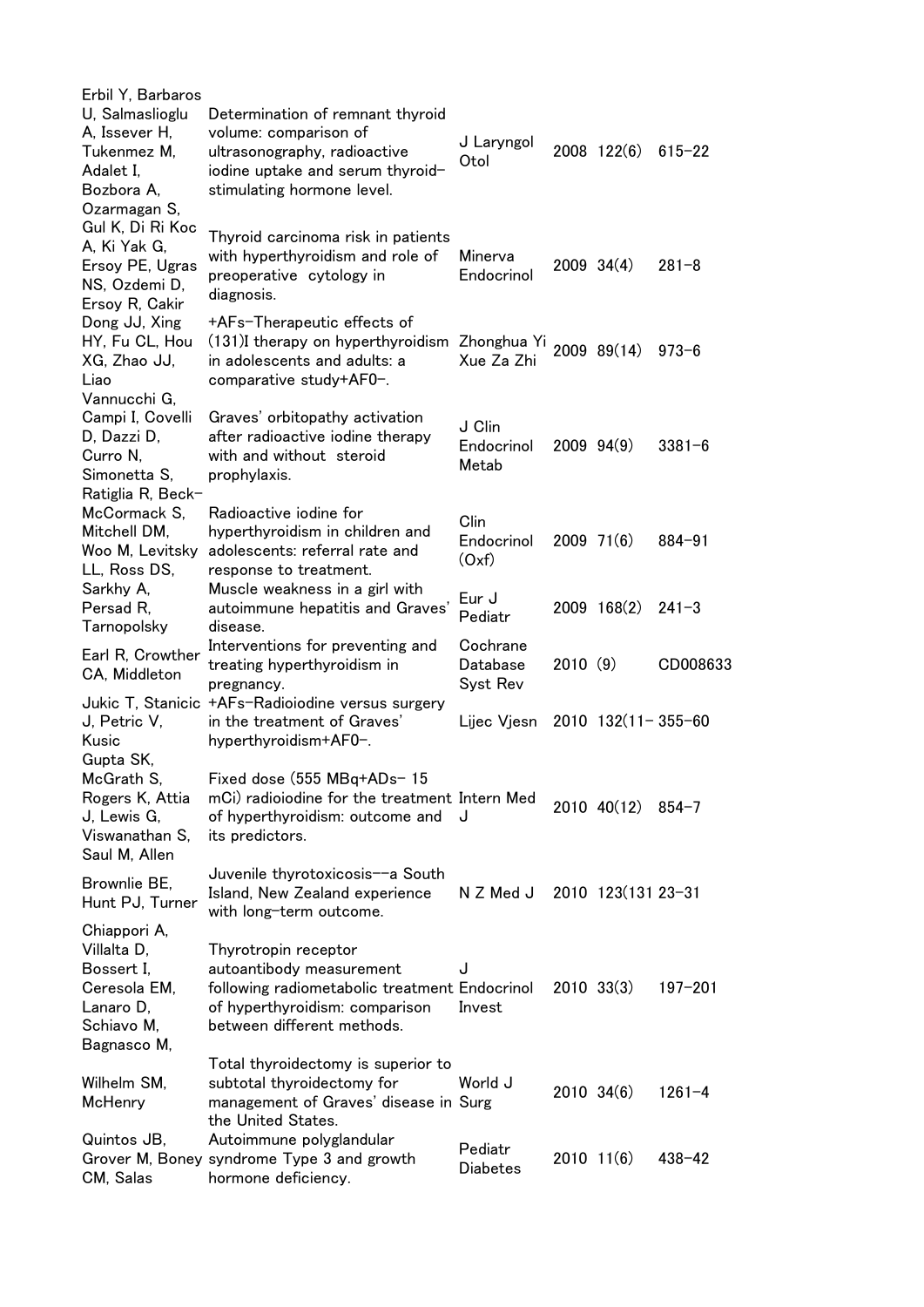| Bogazzi F,<br>Giovannetti C,<br>Fessehatsion R.<br>Tanda ML,<br>Campomori A,<br>Compri E, Rossi<br>G, Ceccarelli C,<br>Vitti P, Pinchera<br>A, Bartalena L,<br>Martino      | Impact of lithium on efficacy of<br>radioactive iodine therapy for<br>Graves' disease: a cohort study<br>on cure rate, time to cure, and<br>frequency of increased serum<br>thyroxine after antithyroid drug<br>withdrawal. | J Clin<br>Endocrinol<br>Metab       |                | $2010$ $95(1)$ | $201 - 8$   |
|-----------------------------------------------------------------------------------------------------------------------------------------------------------------------------|-----------------------------------------------------------------------------------------------------------------------------------------------------------------------------------------------------------------------------|-------------------------------------|----------------|----------------|-------------|
| Bahn RS, Burch<br>HB, Cooper DS,<br>Garber JR,<br>Greenlee MC,<br>Klein I, Laurberg<br>P, McDougall IR,<br>Montori VM,<br>Rivkees SA,<br>Ross DS, Sosa<br>JA, Stan          | Hyperthyroidism and other causes<br>of thyrotoxicosis: management<br>guidelines of the American<br><b>Thyroid Association and American Pract</b><br><b>Association of Clinical</b><br>Endocrinologists.                     | Endocr                              |                | $2011 \t17(3)$ | 456-520     |
| Bahn Chair RS,<br>Burch HB,<br>Cooper DS,<br>Garber JR,<br>Greenlee MC,<br>Klein I, Laurberg<br>P, McDougall IR,<br>Montori VM,<br>Rivkees SA,<br>Ross DS, Sosa<br>JA, Stan | Hyperthyroidism and other causes<br>of thyrotoxicosis: management<br>guidelines of the American<br><b>Thyroid Association and American</b><br><b>Association of Clinical</b><br>Endocrinologists.                           | Thyroid                             |                | $2011$ $21(6)$ | $593 - 646$ |
| Feng HJ,<br>Ouyang W, Hu R,<br>Liu JH, Liu                                                                                                                                  | +AFs-Radioiondine therapy for<br>Graves hyperthyroidism with large<br>goiter: feasibility, efficacy and<br>safety+AF0-.                                                                                                     | Nan Fang Yi<br>Ke Da Xue<br>Xue Bao |                | $2011 \t31(8)$ | 1464-6      |
| Chen DY,<br>Schneider PF,<br>Zhang XS, He<br>ZM, Jing J, Chen                                                                                                               | Striving for euthyroidism in<br>radioiodine therapy of Graves'<br>disease: a 12-year prospective,<br>randomized, open-label blinded<br>end point study.                                                                     | <b>Thyroid</b>                      |                | $2011$ $21(6)$ | $647 - 54$  |
| Pusuwan P,<br>Tuntawiroon M,<br>Sritongkul N,<br>Chaudakshetrin<br>Р,<br>C,<br>Thepamongkhol<br>K, Khiewvan B,                                                              | A prospective randomized study<br>of the efficacy and cost-<br>Nopmaneejumru effectiveness of high and low<br>slers C, Komoltri dose regimens of I-131 treatment<br>in hyperthyroidism.                                     | J Med<br>Assoc Thai                 |                | $2011$ $94(3)$ | $361 - 8$   |
| Tuchinda P,<br>Pirnat E, Zaletel<br>K, Gaberscek S,<br>Hojker                                                                                                               | The outcome of 131I treatment in<br>Graves' patients pretreated or not<br>with methimazole.<br>Radioactive iodine 1311 (RAI)                                                                                                | Hell J Nucl<br>Med                  |                | $2011$ $14(1)$ | $25 - 9$    |
| Lubin                                                                                                                                                                       | treatment. The nearest to the<br>+ACI-magic bullet+ACI- but<br>should always be preceded by a<br>risk assessment, especially in the                                                                                         | Pediatr<br>Endocrinol<br>Rev        | $2011 \; 9(1)$ |                | $415 - 6$   |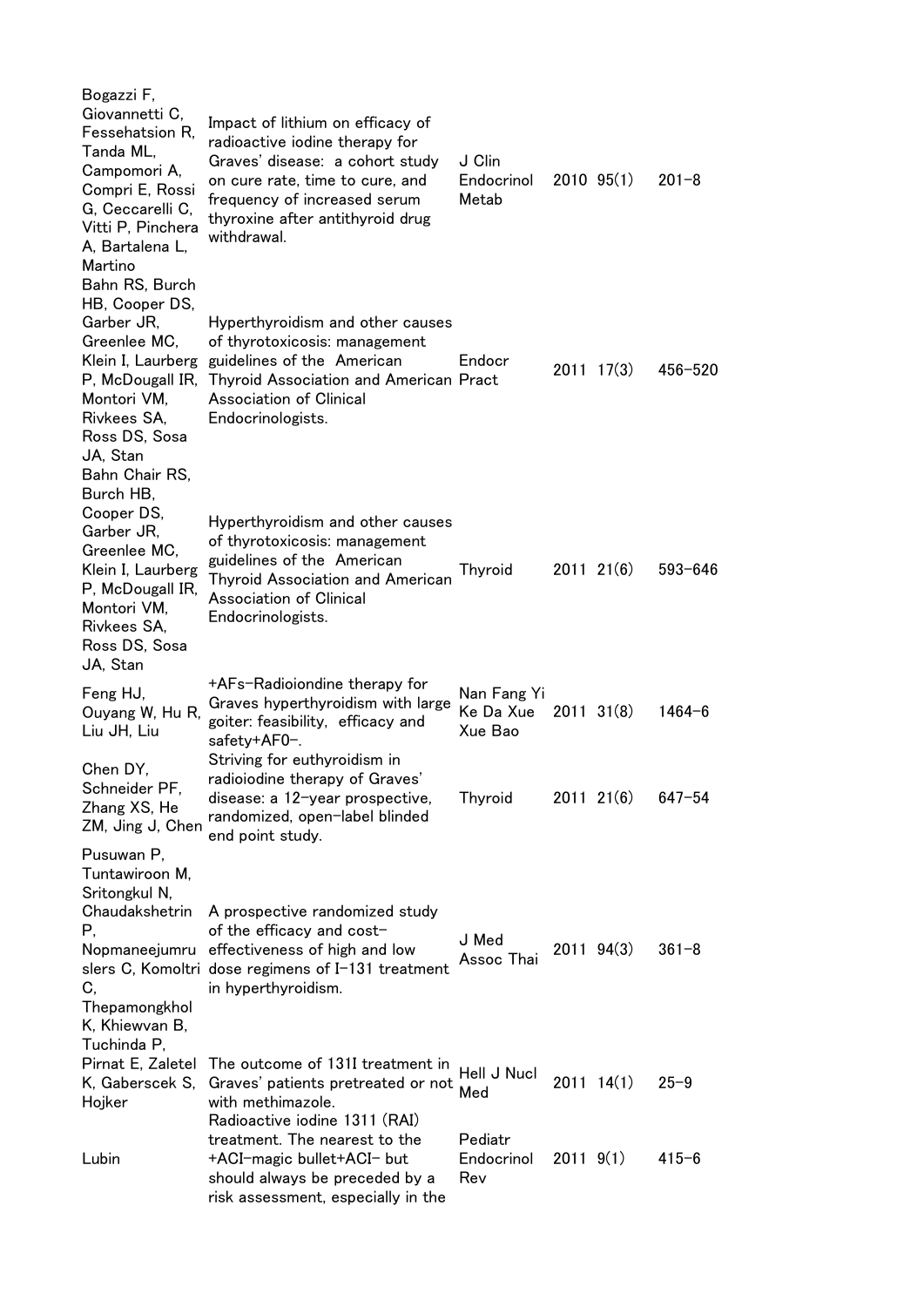| Jain V, Chen                                                                                                                  | Hyperandrogenism in a set of<br>triplets with modification of<br>clinical course by                                                       | J Pediatr<br>Endocrinol<br>Metab |                | 2011 24(11-1 1055-7      |             |
|-------------------------------------------------------------------------------------------------------------------------------|-------------------------------------------------------------------------------------------------------------------------------------------|----------------------------------|----------------|--------------------------|-------------|
| Damle N, Gupta<br>S, Kumar P,<br>Mathur S, Bal                                                                                | Papillary carcinoma masquerading<br>as clinically toxic adenoma in very<br>young children.<br>Prediction of post-treatment                | J Pediatr<br>Endocrinol<br>Metab |                | $2011$ $24(11-11051-4$   |             |
| Nakatake N,<br>Fukata S, Tajiri                                                                                               | hypothyroidism using changes in<br>thyroid volume after radioactive<br>iodine therapy in adolescent<br>patients with Graves' disease.     | Int J<br>Pediatr<br>Endocrinol   | 2011 2011      |                          | 14          |
| van Veenendaal<br>NR, Rivkees                                                                                                 | Treatment of pediatric Graves'<br>disease is associated with<br>excessive weight gain.                                                    | J Clin<br>Endocrinol<br>Metab    |                | $2011$ $96(10)$          | $3257 - 63$ |
| Wintergerst KA,<br>Rogers ES,<br>Foster                                                                                       | Hyperthyroidism presenting with<br>hyperglycemia in an adolescent<br>female.                                                              | J Pediatr<br>Endocrinol<br>Metab |                | $2011$ $24(5-6)$ $385-7$ |             |
| <b>Bauer</b>                                                                                                                  | Approach to the pediatric patient<br>with Graves' disease: when is<br>definitive therapy warranted?                                       | J Clin<br>Endocrinol<br>Metab    | $2011$ $96(3)$ |                          | $580 - 8$   |
| Cemeroglu AP,<br>Kleis L, Wood<br>MA, Davis                                                                                   | Reliability of early iodine 123<br>uptake for treatment of Graves<br>disease in children.                                                 | Endocr<br>Pract                  |                | $2011 \t17(4)$           | $541 - 5$   |
| Trapp CM, Elder<br>RW, Gerken AT,<br>Sopher AB,<br>Lerner S,<br>Aranoff GS,                                                   | Pediatric pulmonary arterial<br>hypertension and hyperthyroidism: Endocrinol<br>a potentially fatal combination.                          | J Clin<br>Metab                  | $2012$ $97(7)$ |                          | $2217 - 22$ |
| Damle N, Bal C,<br>Kumar P, Reddy<br>R, Virkar                                                                                | The predictive role of 24h RAIU<br>with respect to the outcome of<br>low fixed dose radioiodine therapy<br>in patients with diffuse toxic | Hormones<br>(Athens)             |                | $2012$ 11(4)             | $451 - 7$   |
| Turner N, Driver<br>I, Salotti JA,<br>Pearce MS,<br>Cheetham                                                                  | Increasing use of radioiodine in<br>young people with thyrotoxicosis<br>in Great Britain.                                                 | Eur J<br>Endocrinol              |                | 2012 167(5)              | $715 - 8$   |
| Pishdad GR,<br>Pishdad R,<br>Pishdad                                                                                          | A dual hyperthyroidism.                                                                                                                   | Lancet                           |                | 2012 380(983 306         |             |
| Gundgurthi A,<br>Dutta MK, Garg<br>MK, Pandit                                                                                 | Autonomous functioning thyroid<br>nodule successfully treated with<br>radioiodine in a 3 and a half-<br>year-old boy.                     | J Pediatr<br>Endocrinol<br>Metab |                | $2012$ $25(3-4)$ $345-7$ |             |
| Moura-Neto A,<br>Mosci C, Santos<br>AO, Amorim BJ,<br>de Lima MC,<br>Etchebehere EC,<br>Tambascia MA,<br>Ramos CD,<br>Zantut- | Predictive factors of failure in a<br>fixed 15 mCi 131I-iodide therapy<br>for Graves' disease.                                            | Clin Nucl<br>Med                 |                | 2012 37(6)               | $550 - 4$   |
| Sawicka N,<br>Sowinski                                                                                                        | Correlation between thyroid<br>volume and humoral thyroid<br>autoimmunity after radioiodine<br>therapy in Graves' disease.                | Endokrynol<br>Pol                | $2012$ 63(1)   |                          | $10 - 3$    |
| Komarovskiy K,<br>Raghavan                                                                                                    | Hypocalcemia following treatment<br>with radioiodine in a child with<br>Graves' disease.                                                  | Thyroid                          |                | $2012$ $22(2)$           | $218 - 22$  |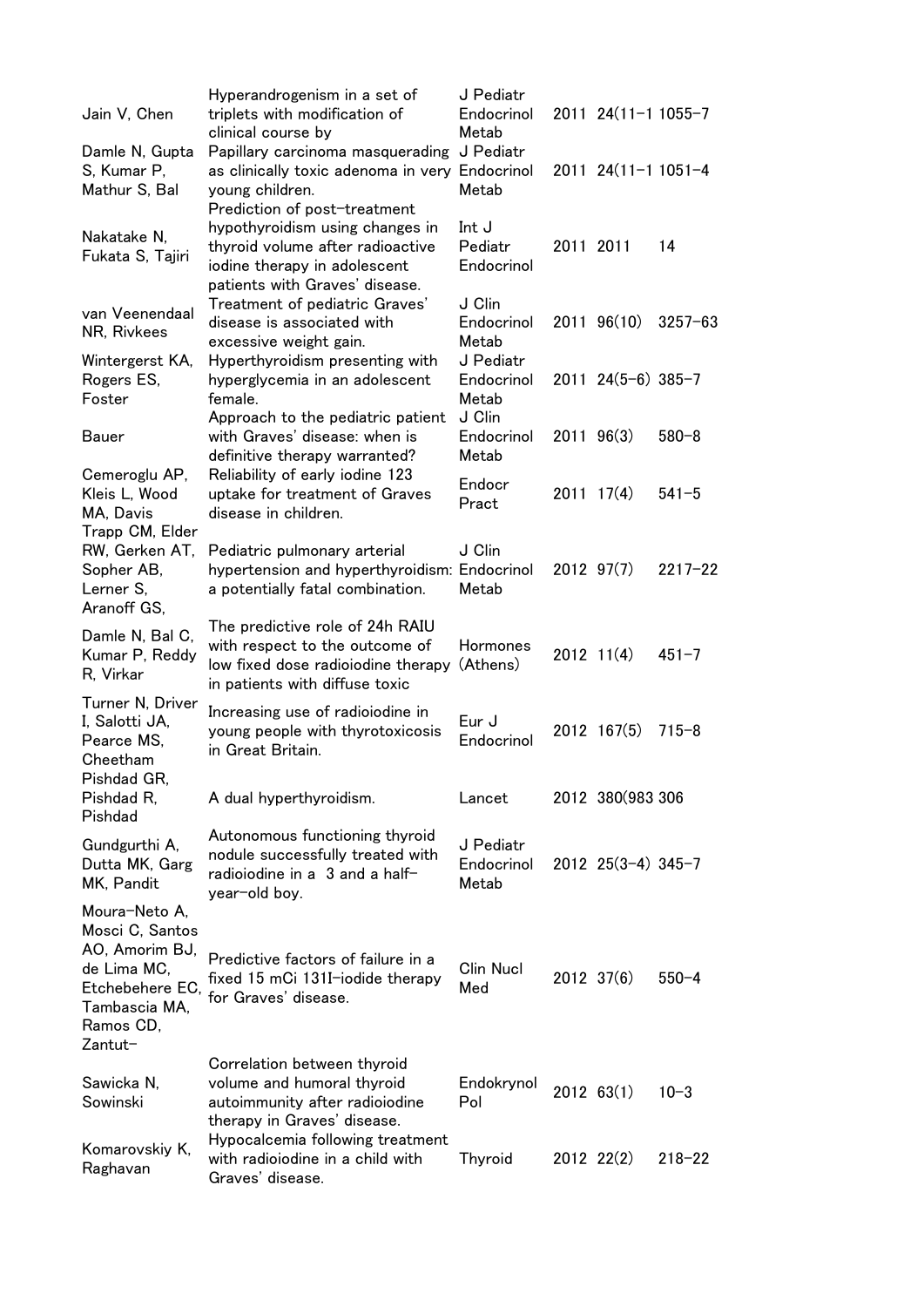| Guizhi Z,<br>Zhaowei M,<br>Renfei                                                                                                                                        | Zheng W, Jian T, Analysis of $(1)(3)(1)$ I therapy and<br>correlation factors of Graves'<br>disease patients: a 4-year<br>retrospective study.                                                    | <b>Nucl Med</b><br>Commun           |               | $2012$ $33(1)$  | $97 - 101$ |
|--------------------------------------------------------------------------------------------------------------------------------------------------------------------------|---------------------------------------------------------------------------------------------------------------------------------------------------------------------------------------------------|-------------------------------------|---------------|-----------------|------------|
| Yip J, Lang BH,<br>Lo                                                                                                                                                    | Changing trend in surgical<br>indication and management for                                                                                                                                       | Am J Surg                           |               | 2012 203(2)     | $162 - 7$  |
| Earl R, Crowther<br>CA, Middleton                                                                                                                                        | Interventions for hyperthyroidism<br>pre-pregnancy and during<br>pregnancy.                                                                                                                       | Cochrane<br>Database<br>Syst Rev    | 2013(11)      |                 | CD008633   |
| Maia AL,<br>Scheffel RS,<br>Meyer EL,<br>Mazeto GM,<br>Carvalho GA,<br>Graf H, Vaisman<br>M, Maciel LM,<br>Ramos HE,<br>Tincani AJ,                                      | The Brazilian consensus for the<br>diagnosis and treatment of<br>hyperthyroidism:<br>recommendations by the Thyroid<br>Department of the Brazilian<br>Society of Endocrinology and<br>Metabolism. | Arg Bras<br>Endocrinol<br>Metabol   |               | $2013$ 57(3)    | $205 - 32$ |
| Long W, Lin                                                                                                                                                              | Thyrotoxic periodic paralysis in<br>Chinese patients: milder<br>thyrotoxicosis yet lower dose of<br>(131)I should be avoided.                                                                     | Clin Nucl<br>Med                    |               | $2013 \t38(4)$  | $248 - 51$ |
| Willegaignon J,<br>Sapienza MT,<br><b>Buchpiguel</b>                                                                                                                     | Radioiodine therapy for Graves<br>disease: thyroid absorbed dose of<br>300 Gy-tuning the target for<br>therapy planning.                                                                          | Clin Nucl<br>Med                    |               | $2013 \t38(4)$  | $231 - 6$  |
| Nihei H, Tada H,<br>Naruse Y, Izawa<br>M, Kato M,<br>Okuno H,<br>Nakamura A,<br>Ishizu K,<br>Hamajima T,<br>Tajima                                                       | Polyarthritis caused by<br>methimazole in two Japanese<br>patients with graves' disease.                                                                                                          | J Clin Res<br>Pediatr<br>Endocrinol | $2013 \t5(4)$ |                 | $270 - 2$  |
| Alam MN,<br>Chakrabarty RK,<br>Akhter M. Nahar<br>N, Swapan MK,<br>Alam MM, Nahar<br>R, Sultana N,<br>Hallaz MM, Alam<br>MM, Uddin MM,<br>Hossain MA,<br>Yasmin S, Islam | Effectiveness of radioiodine<br>therapy in treatment of<br>hyperthyroidism.                                                                                                                       | Mymensingh 2013 22(4)<br>Med J      |               |                 | $632 - 9$  |
| Catania A,<br>Guaitoli E,<br>Carbotta G,<br>Bianchini M, Di<br>Matteo FM,<br>Carbotta S,<br>Nardi M, Fabiani<br>E, Grani G,<br>D'Andrea V,                               | Total thyroidectomy for Graves'<br>disease treatment.                                                                                                                                             | Clin Ter                            |               | $2013 \t164(3)$ | $193 - 6$  |
| Namwongprom<br>S, Unachak K,<br>Dejkhamron P,<br>Ua-apisitwong S,<br>Ekmahachai                                                                                          | Radioactive iodine for<br>thyrotoxicosis in childhood and<br>adolescence: treatment and<br>outcomes.                                                                                              | J Clin Res<br>Pediatr<br>Endocrinol | $2013 \t5(2)$ |                 | $95 - 7$   |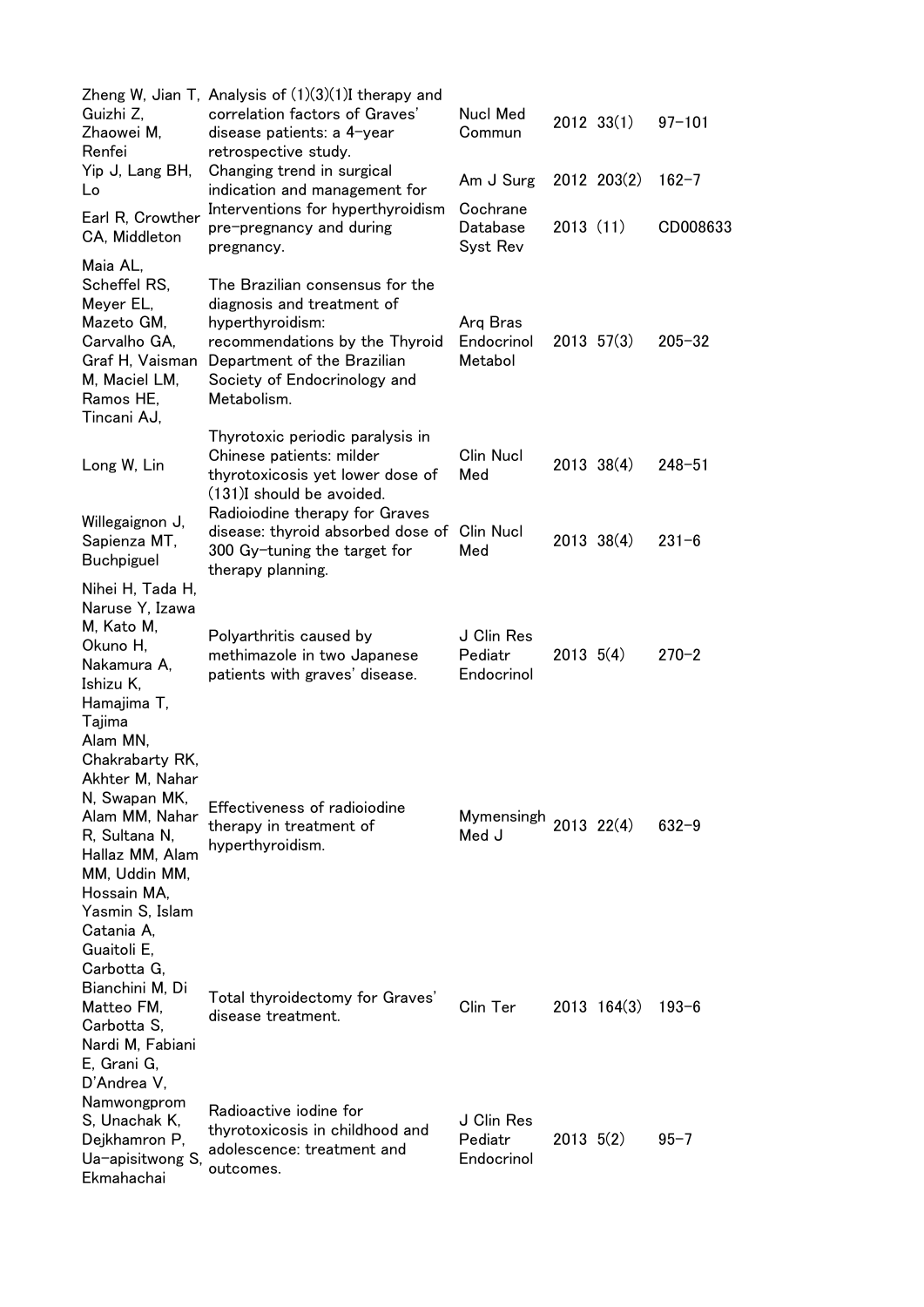| Leblicq C, Duval<br>M, Carmant L,<br>Van Vliet G,<br>Smith JJ, Chen                                     | Rising serum thyroxine levels and<br>chorea in graves' disease.                                                                                                                                   | Pediatrics                    |               | $2013$ $131(2)$ | $e616-9$    |
|---------------------------------------------------------------------------------------------------------|---------------------------------------------------------------------------------------------------------------------------------------------------------------------------------------------------|-------------------------------|---------------|-----------------|-------------|
| X, Schneider DF,<br>Nookala R,<br>Broome JT,<br>Sippel RS, Chen<br>H, Solorzano                         | Toxic nodular goiter and cancer: a<br>compelling case for<br>thyroidectomy.                                                                                                                       | Ann Surg<br>Oncol             |               | $2013$ $20(4)$  | 1336-40     |
| Cui S, Jiao L,<br>Tan J, Zhang G,<br>Zhang H, Long<br>W, Fan S, Zhang<br>Montesano T,<br>Toteda M,      | Estimating radiation absorbed<br>dose of individuals nearby 131I-<br>treated hyperthyroid patients.                                                                                               | Health Phys 2014 106(3)       |               |                 | $365 - 9$   |
| D'Apollo R, Di<br>Nicola AD,<br>Acqualagna G,<br>Ciancamerla M,<br>Ticconi F,<br>Ugolini F, Filesi      | 131I therapy and Graves' disease<br>in a long term observation:<br>euthyroidism is a suitable goal.<br>Our experience.                                                                            | Clin Ter                      |               | $2014$ 165(2)   | e139-44     |
| Liu YH, Chen<br>CC, Yang CM,<br>Chen YJ, Tsai                                                           | Dual effect of a polymorphism in<br>the macrophage migration<br>inhibitory factor gene is<br>associated with new-onset<br>Graves disease in a Taiwanese                                           | PLoS One                      | $2014$ $9(3)$ |                 | e92849      |
| Smycznyska J,<br>$C$ yniak-<br>Magierska A,<br>Stasiak M,<br>Karbownik-<br>Lewinska M,                  | Persistent remission of<br>Graves+AGA- disease or<br>evolution from Graves' disease to<br>Hashimoto's thyroiditis in<br>childhood $-$ a report of $6$ cases<br>and clinical implications.         | Neuro<br>Endocrinol<br>Lett   |               | $2014$ $35(5)$  | $335 - 41$  |
| El-Kareem MA,<br>Derwish WA,<br>Moustafa                                                                | Response rate and factors<br>affecting the outcome of a fixed<br>dose of RAI-131 therapy in<br>Graves' disease: a 10-year                                                                         | <b>Nucl Med</b><br>Commun     |               | $2014$ 35(9)    | $900 - 7$   |
| Ohrling H,<br>Torring O, Yin L,<br>Iliadou AN,<br>Tullgren O,<br>Abraham-<br>Nordling M,                | Decreased birth weight, length,<br>and head circumference in<br>children born by women years<br>after treatment for<br>hyperthyroidism.                                                           | J Clin<br>Endocrinol<br>Metab |               | $2014$ $99(9)$  | $3217 - 23$ |
| Vaidya B, Wright<br>A. Shuttleworth<br>J, Donohoe M,<br>Warren R,<br>Brooke A,<br>Gericke CA,           | Block +ACY- replace regime<br>versus titration regime of<br>antithyroid drugs for the<br>treatment of Graves' disease: a<br>retrospective observational study.                                    | Clin<br>Endocrinol<br>(Oxf)   | $2014$ 81(4)  |                 | $610 - 3$   |
| Toderian AB,<br>Lawson                                                                                  | Use of antihistamines after<br>serious allergic reaction to<br>methimazole in pediatric Graves'                                                                                                   | Pediatrics                    |               | 2014 133(5)     | e1401-4     |
| Yoshihara A,<br>Noh JY,<br>Watanabe N,<br>Iwaku K,<br>Kobayashi S,<br>Suzuki M, Ohye<br>Kunii Y, Mukasa | Lower incidence of postpartum<br>thyrotoxicosis in women with<br>Graves disease treated by<br>radioiodine therapy than by<br>subtotal thyroidectomy or with<br>H, Matsumoto M, antithyroid drugs. | <b>Clin Nucl</b><br>Med       |               | $2014$ 39(4)    | $326 - 9$   |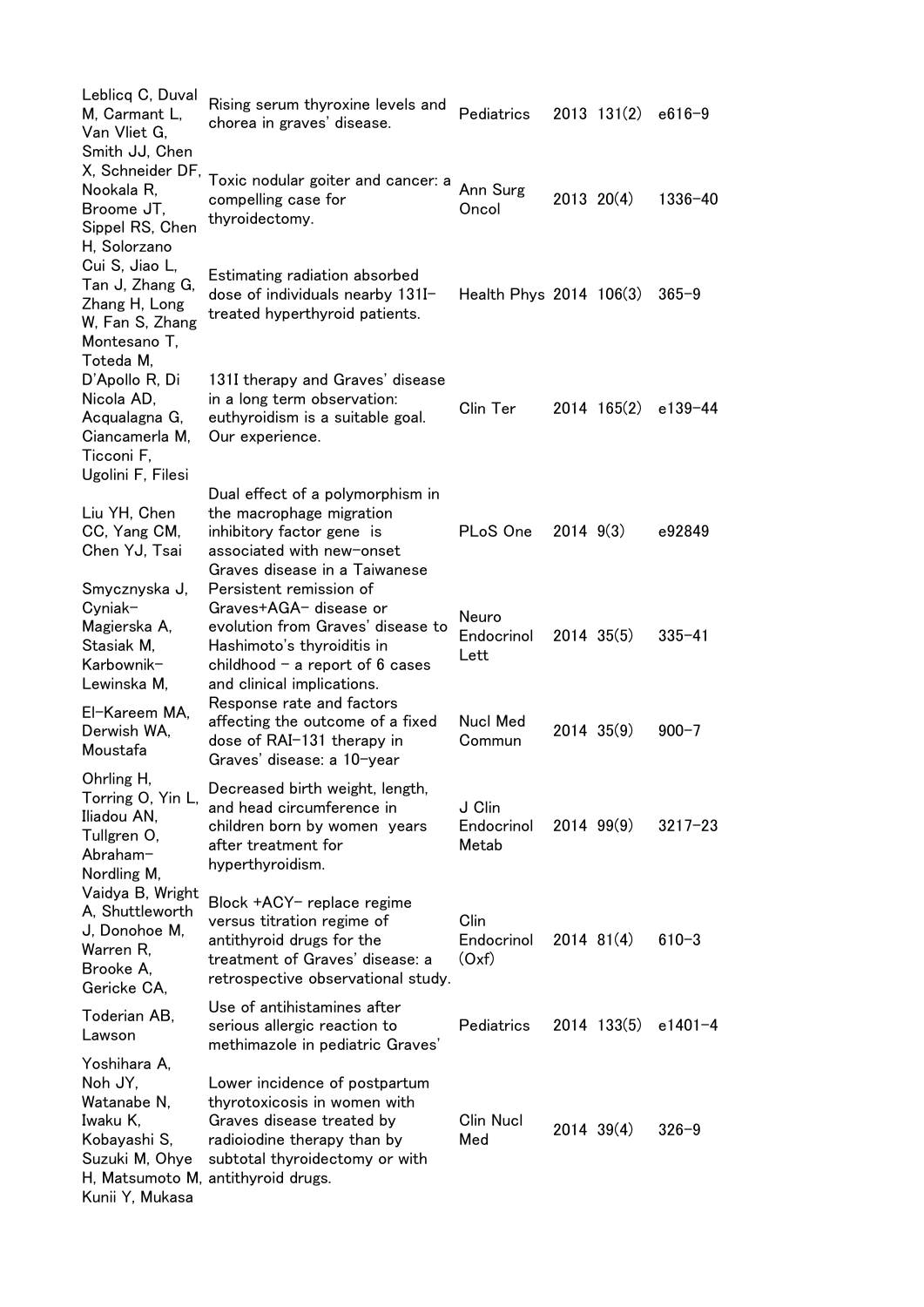| Krol A, Koehler<br>A, Nowak M,<br>Paliczka-Cieslik<br>E, Krajewska J,<br>Kalemba M,<br>Jurecka-<br>Lubieniecka B,<br>Hasse-Lazar K,<br>Michalik B,<br>Szpak-Ulczok S,<br>Zarudzki L,<br>Roskosz J.<br>Jarzab | Radioactive iodine (RAI)<br>treatment of hyperthyroidism is<br>safe in patients with Graves'<br>orbitopathy--a prospective study.    | Endokrynol<br>Pol                | $2014$ 65(1)              | $40 - 5$    |
|--------------------------------------------------------------------------------------------------------------------------------------------------------------------------------------------------------------|--------------------------------------------------------------------------------------------------------------------------------------|----------------------------------|---------------------------|-------------|
| Lazareva O,<br>Jacobson-<br>Dickman                                                                                                                                                                          | Panayiotopoulos A teenage boy with hypocalcemia<br>A, Kazachkova I, after radioablation for Graves'<br>disease.                      | J Pediatr<br>Endocrinol<br>Metab | $2014$ $27(3-4)$ $379-82$ |             |
| Sen Y, Cimbek<br>EA, Yuca SA,<br>Gedik GK, Sari<br>Ohye H,                                                                                                                                                   | Marine-Lenhart syndrome in a<br>young girl.                                                                                          | J Pediatr<br>Endocrinol<br>Metab | $2014$ $27(1-2)$ $189-91$ |             |
| Minagawa A,<br>Noh JY, Mukasa<br>K, Kunii Y,<br>Watanabe N,<br>Matsumoto M,<br>Suzuki M,<br>Yoshihara A, Ito                                                                                                 | Antithyroid drug treatment for<br>graves' disease in children: a<br>long-term retrospective study at<br>a single institution.        | Thyroid                          | $2014$ $24(2)$            | $200 - 7$   |
| Enes Romero P,<br>Martin-Frias M,<br>de Jesus M,<br>Caballero<br>Loscos C,<br>Alonso Blanco<br>M, Barrio                                                                                                     | +AFs-Efficacy of treatment with<br>I(131) in paediatric Graves<br>disease+AF0-.                                                      | An Pediatr<br>(Barc)             | 2014 80(1)                | $16 - 20$   |
| Cote-Bigras S,<br>Dionne A,<br>Asselin-Mullen<br>P, Leblicq C,<br>Rottembourg<br>Tamatea JA,                                                                                                                 | Interferon-gamma ELISPOT<br>detecting reactivity of T cells to<br>TSH receptor peptides in Graves'<br>disease.                       | Clin<br>Endocrinol<br>(Oxf)      | 2014 80(2)                | $296 - 300$ |
| Tu'akoi K,<br>Conaglen JV,<br>Elston MS,<br>Meyer-Rochow                                                                                                                                                     | Thyroid cancer in Graves'<br>disease: is surgery the best<br>treatment for Graves' disease?                                          | ANZ J Surg 2014 84(4)            |                           | $231 - 4$   |
| Srinivasan S,<br>Misra<br>Melo DR, Brill                                                                                                                                                                     | Hyperthyroidism in children.                                                                                                         | Pediatr Rev 2015 36(6)           |                           | $239 - 48$  |
| AB, Zanzonico<br>P, Vicini P,<br>Moroz B, Kwon<br>D, Lamart S,<br>Brenner A,                                                                                                                                 | Organ Dose Estimates for<br><b>Hyperthyroid Patients Treated</b><br>with (131)I: An Update of the<br>Thyrotoxicosis Follow-Up Study. | <b>Radiat Res</b>                | 2015 184(6)               | $595 - 610$ |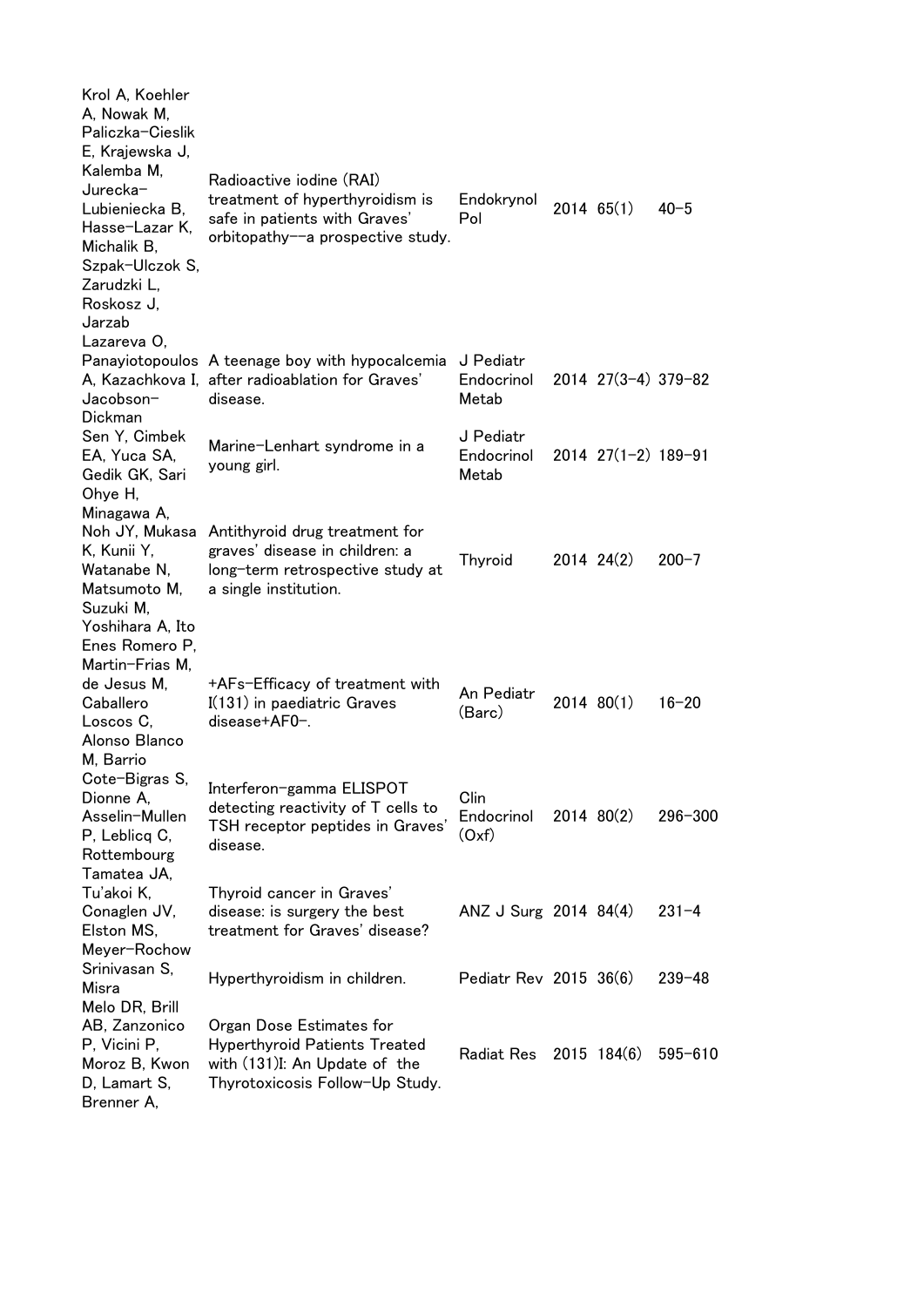| Zakavi SR,<br>Khazaei G,                                                                                 |                                                                                                                                                                      |                                  |                 |                      |
|----------------------------------------------------------------------------------------------------------|----------------------------------------------------------------------------------------------------------------------------------------------------------------------|----------------------------------|-----------------|----------------------|
| N, Davachi B,<br>Bonakdaran S,<br>Jabbari<br>Nooghabi M,                                                 | Sadeghi R, Ayati Methimazole discontinuation<br>before radioiodine therapy in<br>patients with Graves' disease.                                                      | Nucl Med<br>Commun               | 2015 36(12)     | $1202 - 7$           |
| Hou H, Hu S,<br>Fan R, Sun W,<br>Zhang X, Tian                                                           | Prognostic value of (99m)Tc-<br>pertechnetate thyroid<br>scintigraphy in radioiodine therapy<br>in a cohort of Chinese Graves'<br>disease patients: a pilot clinical | Biomed Res<br>Int                | 2015 2015       | 974689               |
| Santarosa VA,<br>Orlandi DM,<br>Fiorin LB,<br>Kasamatsu TS,<br>Furuzawa GK,<br>Kunii IS,<br>Padovani RP, | Low iodine diet does not improve<br>the efficacy of radioiodine for the<br>treatment of Graves' disease.                                                             | Arch<br>Endocrinol<br>Metab      | $2015 \t59(6)$  | $501 - 6$            |
| Marone MM,<br>Castiglioni ML,<br>Vieira JG, Maciel                                                       |                                                                                                                                                                      |                                  |                 |                      |
| Diaconescu MR,<br>Costea I, Glod<br>M, Diaconescu                                                        | Cardiothyreosis: Pathogenic<br>Conjectures, Clinical Aspects and<br>Surgical Approach.                                                                               | Chirurgia<br>(Bucur)             | $2015$ 110(4)   | $333 - 8$            |
| Janson JA, de<br>Laat P,<br>Draaisma                                                                     | Migratory polyarthritis as an<br>adverse effect of thiamazole use<br>in a 13-year-old girl with Graves'                                                              | J Pediatr<br>Endocrinol<br>Metab |                 | 2015 28(9-10 1169-71 |
| L, Shi                                                                                                   | Erythrocytosis associated with<br>Liu X, Liu J, Fan hyperthyroidism: a rare case<br>report and clinical study of<br>possible mechanism.                              | Endocr Res $2015$ 40(4)          |                 | $177 - 80$           |
| Ballal S,<br>Soundararajan                                                                               | Influence of prior carbimazole on<br>the outcome of radioiodine<br>R, Singh H, Garg therapy in pediatric and<br>A, Chopra S, Bal adolescent Graves' disease.         | Nucl Med<br>Commun               | $2015 \t36(6)$  | $566 - 72$           |
| Gangidi S,<br>Kotrotsos G,<br>Cunliffe                                                                   | Stathopoulos P, Graves' disease: a review of<br>surgical indications, management,<br>and complications in a cohort of<br>59 patients.                                | Int J Oral<br>Maxillofac<br>Surg | $2015$ 44(6)    | $713 - 7$            |
| West JD,<br>Cheetham TD,<br>Dane C,<br>Natarajan                                                         | Should radioiodine be the first-<br>line treatment for paediatric<br>Graves' disease?                                                                                | J Pediatr<br>Endocrinol<br>Metab |                 | 2015 28(7-8) 797-804 |
| Lim NC, Sundar<br>Ross DS, Burch                                                                         | Thyroid eye disease: a Southeast<br>G, Amrith S, Lee Asian experience.                                                                                               | Br J<br>Ophthalmol               | $2015$ 99(4)    | $512 - 8$            |
| HB, Cooper DS,<br>Greenlee MC,<br>Laurberg P, Maia<br>AL, Rivkees SA,<br>Samuels M,<br>Sosa JA, Stan     | 2016 American Thyroid<br>Association Guidelines for<br>Diagnosis and Management of<br>Hyperthyroidism and Other<br>Causes of Thyrotoxicosis.                         | Thyroid                          | $2016$ $26(10)$ | 1343-1421            |
| MN, Walter<br>Parida GK, Bal<br>C, Dada R,<br>Tripathi M,<br>Dwivedi                                     | Study of cytogenetic toxicity of<br>low-dose radioiodine therapy in<br>hyperthyroid patients using a<br>micronuclei assay.                                           | Nucl Med<br>Commun               | 2016 37(8)      | $800 - 4$            |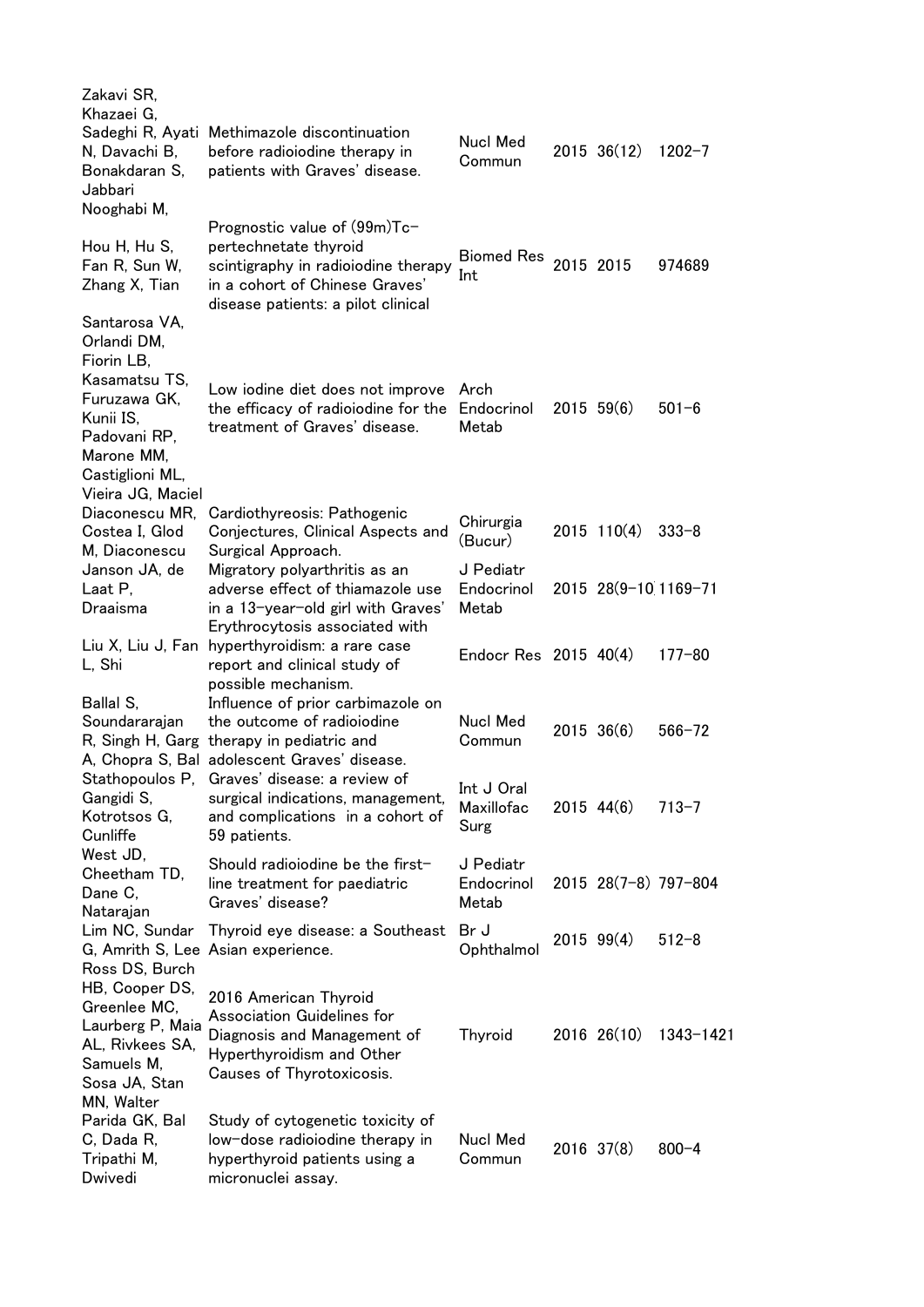| Chouhan A,<br>Abhyankar A,<br>Basu                                                                                                          | The feasibility of low-dose oral<br>lithium therapy and its effect on<br>thyroidal radioiodine uptake,<br>retention, and hormonal<br>parameters in various<br>subcategories of hyperthyroid | <b>Nucl Med</b><br>Commun                   |         | $2016$ 37(1)        | $74 - 8$    |
|---------------------------------------------------------------------------------------------------------------------------------------------|---------------------------------------------------------------------------------------------------------------------------------------------------------------------------------------------|---------------------------------------------|---------|---------------------|-------------|
| Ding Y, Xing J,<br>Fang Y, Wang Y,<br>Zhang Y, Long                                                                                         | 131I therapy for 345 patients with<br>refractory severe<br>hyperthyroidism: Without<br>antithyroid drug pretreatment.                                                                       | Exp Biol<br>Med<br>(Maywood)                |         | $2016$ $241(3)$     | $290 - 5$   |
| Haraj NE,<br>Ahandar H, El<br>Aziz S, Chadli<br>Magri F, Zerbini                                                                            | +AFs-Association of<br>hyperthyroidism with<br>differentiated thyroid<br><b>GENDER INFLUENCES THE</b>                                                                                       | Pan Afr<br>Med J                            | 2016 24 |                     | 18          |
| F, Gaiti M,<br>Capelli V, Ragni<br>A, Rotondi M,                                                                                            | <b>CLINICAL PRESENTATION AND</b><br>LONG-TERM OUTCOME OF<br><b>GRAVES DISEASE.</b>                                                                                                          | Endocr<br>Pract                             |         | $2016$ $22(11)$     | 1336-1342   |
| Kuanrakcharoen                                                                                                                              | Radioiodine (1-131) Dose for the<br>Treatment of Hyperthyroidism in<br>Rajavithi Hospital.                                                                                                  | J Med<br>Assoc Thai                         |         | 2016 99 Supp S123-9 |             |
| Zhang J, Wang                                                                                                                               | The preliminary clinical<br>Guan L, Chen G, observation and analysis of<br>childbearingage women with a<br>history of iodine-131 treatment                                                  | <b>Biosci</b><br>Trends                     |         | $2016$ 10(4)        | $307 - 14$  |
| AM, White                                                                                                                                   | Rabon S, Burton Graves' disease in children: long-<br>term outcomes of medical<br><b>FREQUENCY OF FLAME</b>                                                                                 | Clin<br>Endocrinol                          |         | $2016$ 85(4)        | $632 - 5$   |
| Tajiri J, Hamada<br>K, Maruta T,<br>Mizokami T,<br>Higashi                                                                                  | SENSOR ACTIVATION IN<br>PUBLIC PLACES AFTER<br><b>ADMINISTRATION OF</b><br>RADIOACTIVE IODINE TO                                                                                            | Endocr<br>Pract                             |         | 2016 22(8)          | $980 - 2$   |
| Cohen RZ,<br>Felner EI, Heiss<br>KF, Wyly JB,                                                                                               | TREAT GRAVES DISEASE: A<br>Outcomes analysis of radioactive<br>iodine and total thyroidectomy for Endocrinol<br>pediatric Graves' disease.                                                  | J Pediatr<br>Metab                          |         | $2016$ $29(3)$      | $319 - 25$  |
| Minamitani K,<br>Sato H, Ohye H,<br>Harada S,                                                                                               | Guidelines for the treatment of<br>childhood-onset Graves' disease<br>in Japan, 2016.<br><b>COMBINATION OF MOLECULAR</b>                                                                    | Clin Pediatr<br>Endocrinol                  |         | 2017 26(2)          | $29 - 62$   |
| Zhang Q, Guan<br>Y, Xiang T, Liu<br>S, Chen Q,<br>Zhang                                                                                     | ADSORBENT RECIRCULATING<br>SYSTEM AND RADIOIODINE<br>FOR THE TREATMENT OF<br><b>CONCURRENT</b><br><b>HYPERTHYROIDISM AND</b><br>SEVERE LIVER DYSFUNCTION:                                   | Endocr<br>Pract                             |         | $2017$ $23(2)$      | $141 - 148$ |
| Lanas A, Diaz P,<br>Eugenin D,<br>Gonzalez F, Cid<br>P, Cordero F,<br>Araya V,<br>Liberman C,<br>Barberan M, Gac<br>P, Saldias N,<br>Pineda | +AFs-Clinical features of patients<br>with Basedow Graves disease<br>seen at a university<br>hospital+AF0-.                                                                                 | Rev Med<br>Chil                             |         | $2017$ 145(4)       | $436 - 440$ |
| Chen Y, Liang L,<br>Fang Y, Wang C,<br>Li L, Jiang                                                                                          | +AFs-Iodine 131 joint radio<br>frequency ablation treatment for<br>child with hyperthyroidism goiter:<br>one case report+AF0-.                                                              | Zhejiang Da<br>Xue Xue<br>Bao Yi Xue<br>Ban |         | 201746(1)           | $89 - 91$   |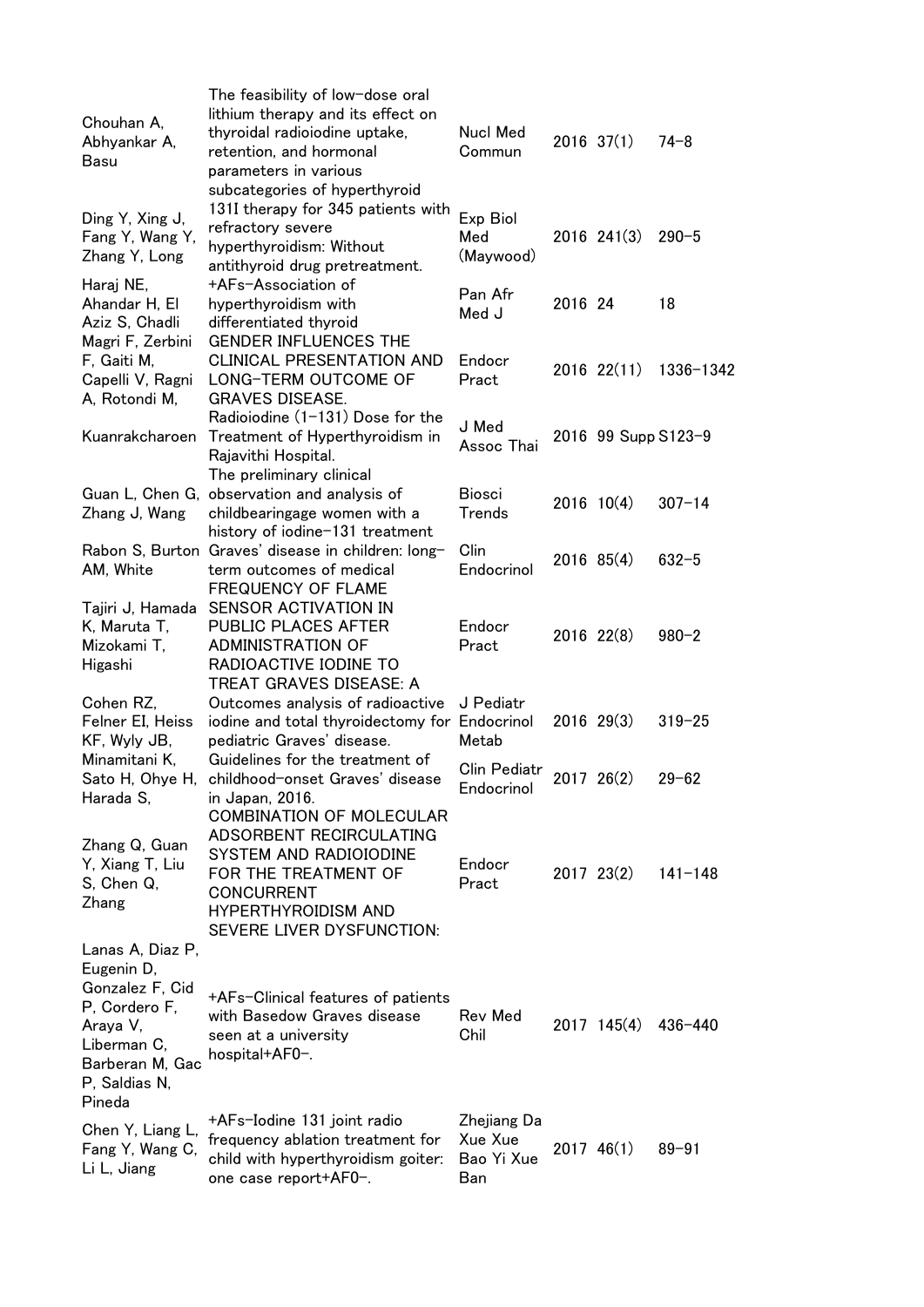| Wu VT.<br>Lorenzen AW,<br>Beck AC, Reid<br>VJ, Sugg SL,<br>Howe JR. | Comparative analysis of<br>radioactive iodine versus<br>thyroidectomy for definitive<br>treatment of Graves disease. | Surgery | $2017$ 161(1) 147-155 |  |
|---------------------------------------------------------------------|----------------------------------------------------------------------------------------------------------------------|---------|-----------------------|--|
|---------------------------------------------------------------------|----------------------------------------------------------------------------------------------------------------------|---------|-----------------------|--|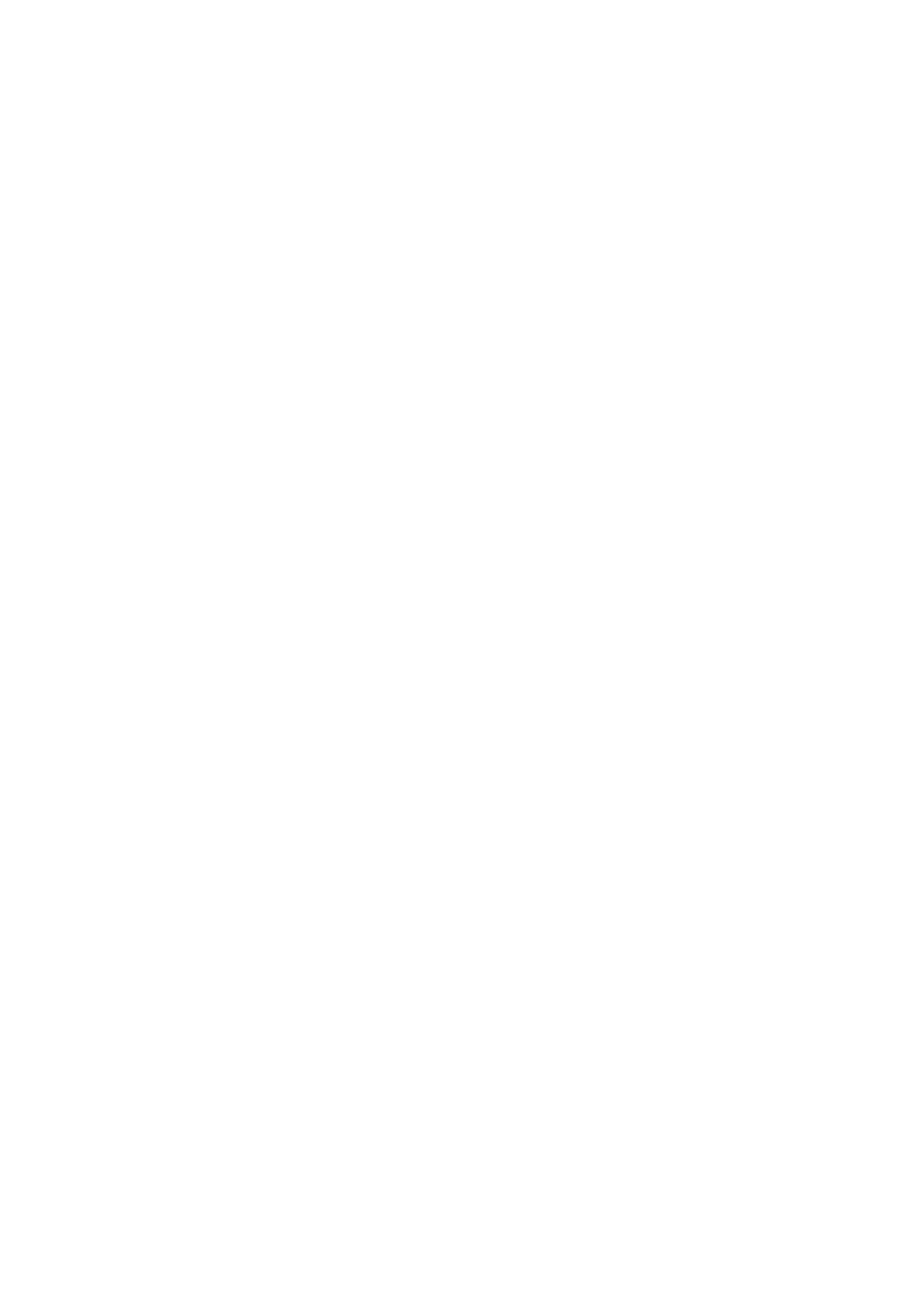ssion 923